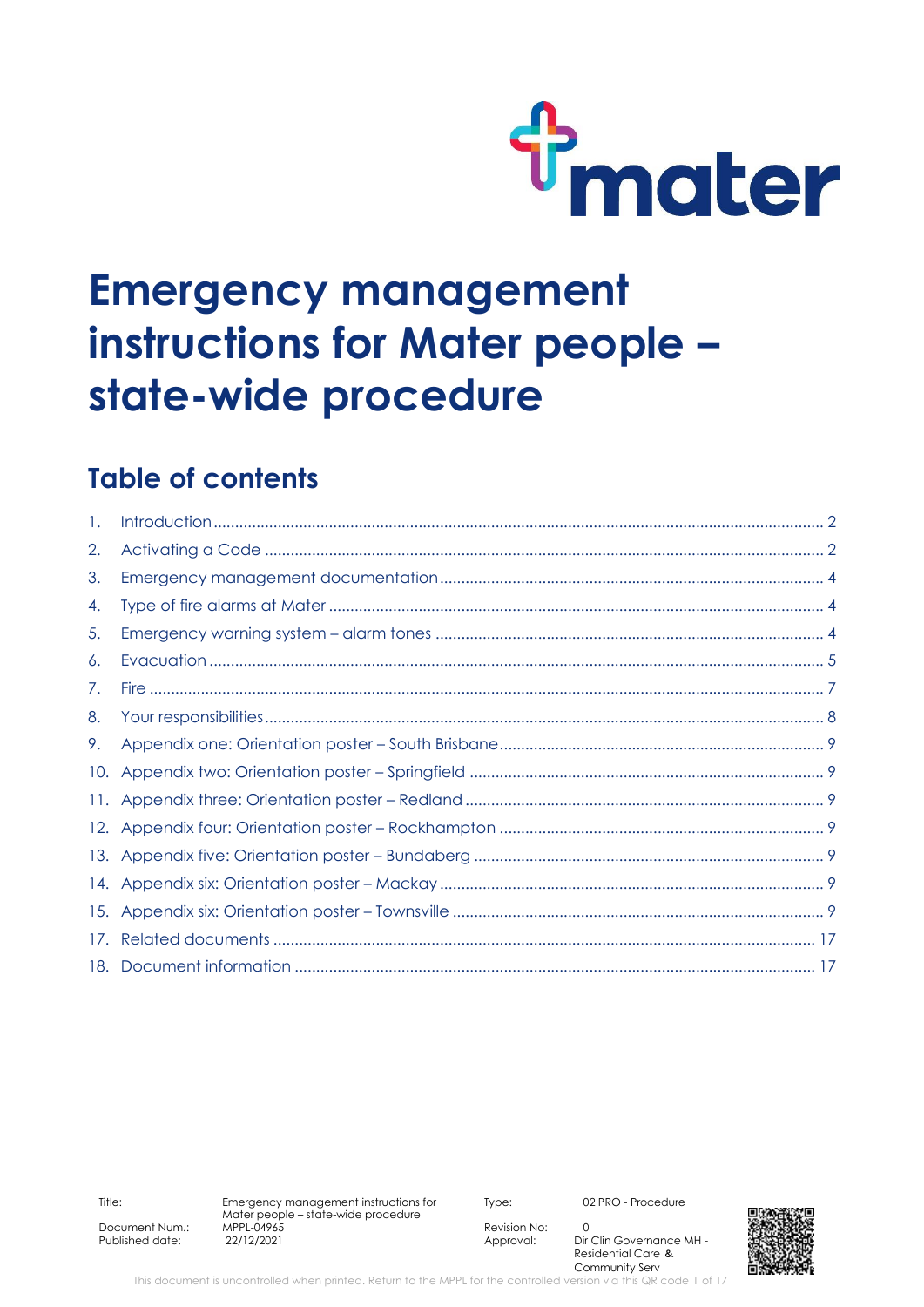## <span id="page-1-0"></span>**1. Introduction**

The following instructions provide all staff including all clinical and non-clinical staff, visiting medical officers, contractors, volunteers etc. with the emergency response requirements at Mater. By acknowledging receipt of these instructions, you are declaring that:

- a. you have completed all required actions listed below
- b. you are familiar with the locations of first responder and evacuation equipment and procedures within your facility
- c. you will liaise with your supervisor to be orientated to this equipment and procedures when commencing in a new area or building.

**ACTION: Please acknowledge the receipt of these instructions.**

### **1.1 Governing policy**

*Emergency management Plan - state-wide.*

## <span id="page-1-1"></span>**2. Activating a Code**

**Action: Be familiar with how to activate any Code at your facility.**

### **2.1 South East Queensland**

| Code type            | <b>Emergency Type</b>                                  | <b>Mater Private</b><br><b>Mater South</b><br><b>Brisbane</b><br><b>Hospital Redland</b> |                                                 | <b>Mater Private</b><br><b>Hospital</b><br><b>Springfield</b> | <b>Other Mater</b><br>services external<br>to a Mater<br><b>Campus</b> |  |
|----------------------|--------------------------------------------------------|------------------------------------------------------------------------------------------|-------------------------------------------------|---------------------------------------------------------------|------------------------------------------------------------------------|--|
| Code<br>Red          | Fire or smoke                                          | 555                                                                                      | 555 and 000                                     | 555                                                           | 000                                                                    |  |
| Code<br>Yellow       | <b>Internal Emergency</b>                              | 555                                                                                      | 555                                             | 555                                                           | 000                                                                    |  |
| Code<br>Orange       | Evacuation                                             | Activated in response to another code type                                               |                                                 |                                                               |                                                                        |  |
| Code<br>Purple       | <b>Bomb Threat (can</b><br>include arson)              | 555                                                                                      | 555 and 000                                     | 555 and 000                                                   | 000                                                                    |  |
| <b>Code Black</b>    | <b>Personal Threat</b>                                 | 555                                                                                      | 000                                             | 555 and 000                                                   | 000                                                                    |  |
| Code<br><b>Brown</b> | <b>External Emergency</b>                              | 555                                                                                      | 666 and 555                                     | 555                                                           | 555                                                                    |  |
| Code<br><b>Blue</b>  | Cardiac / Respiratory<br>Arrest                        | 555                                                                                      | 666                                             | 555                                                           | 000                                                                    |  |
| <b>Code White</b>    | <b>Natural Disaster Severe</b><br><b>Weather Event</b> | Refer to facility<br>flip charts for<br>process                                          | Refer to facility<br>flip charts for<br>process | Refer to facility<br>flip charts for<br>process               | Refer to facility<br>flip charts for<br>process                        |  |

**Note**: For Code Red there are also Manual Call Points that can be activated and for Code Black activation of a duress alarm is also applicable.

**Note**: When calling 000 from a mobile phone staff at Mater Springfield should be aware to use the South Brisbane prefix 3163 rather than 3098 for Springfield.

Title: Emergency management instructions for Mater people – state-wide procedure Document Num.: MPPL-04965 Revision No: 0 Published date: 22/12/2021 2021 Approval: Dir Clin Governance MH -

Type: 02 PRO - Procedure

Residential Care & Community Serv

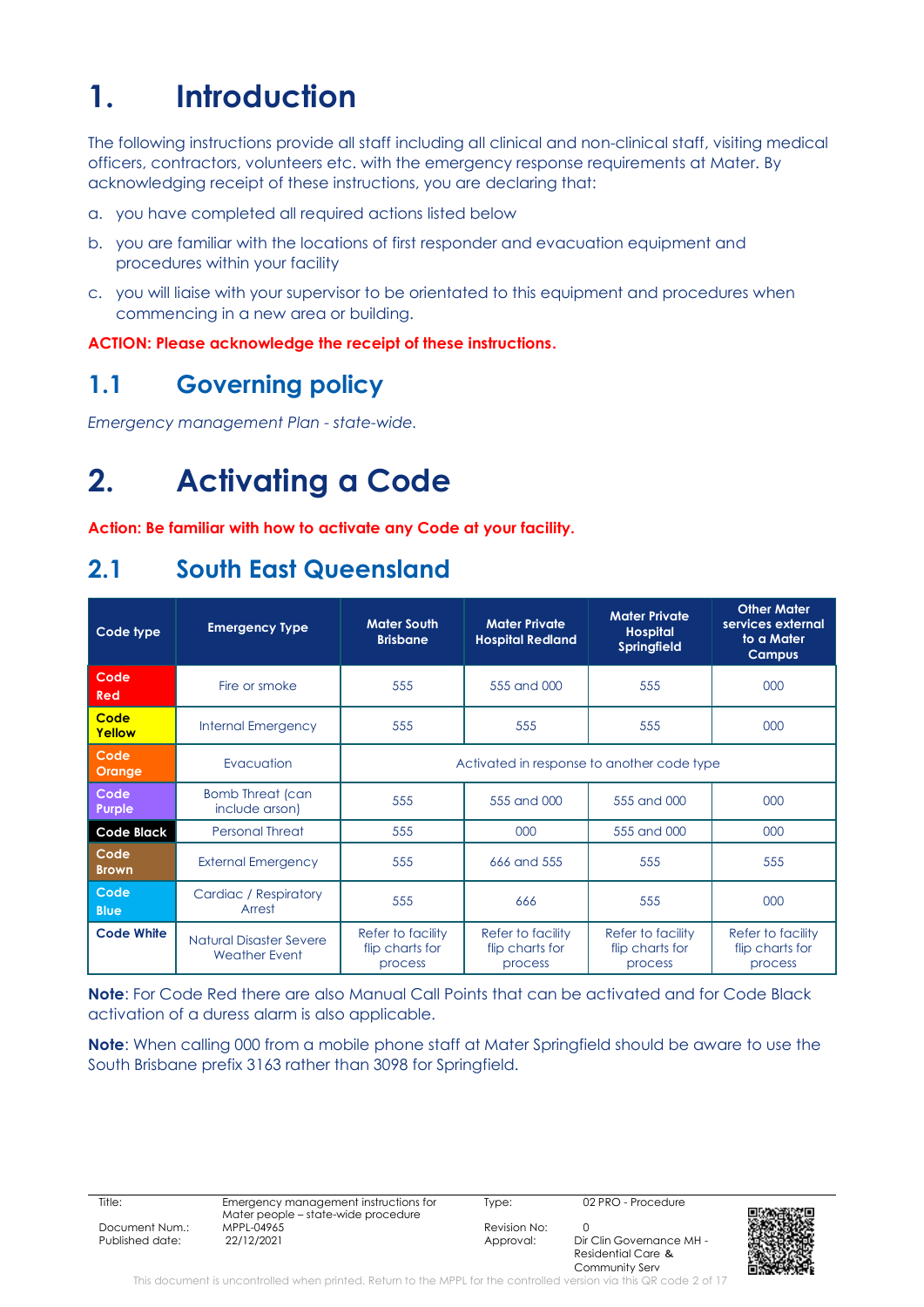### **2.2 Central Queensland**

| Code type            | <b>Emergency Type</b>                             | <b>Mater Private</b><br><b>Hospital Mackay</b>  | <b>Mater Private</b><br><b>Hospital</b><br><b>Rockhampton</b> | <b>Mater Private</b><br><b>Hospital</b><br><b>Bundaberg</b> | <b>Other Mater</b><br>services external<br>to a Mater<br><b>Campus</b> |
|----------------------|---------------------------------------------------|-------------------------------------------------|---------------------------------------------------------------|-------------------------------------------------------------|------------------------------------------------------------------------|
| Code<br>Red          | Fire or smoke                                     | 5000 or MCP                                     | 13444 (in hours)<br>or 0-000                                  | 39400                                                       | 000                                                                    |
| Code<br>Yellow       | <b>Internal Emergency</b>                         | 5000                                            | 13444 (in hours)<br>or 0-000                                  | 39400                                                       | 000                                                                    |
| Code<br>Orange       | Evacuation                                        | Activated in response to another code type      |                                                               |                                                             |                                                                        |
| Code<br>Purple       | <b>Bomb Threat (can</b><br>include arson)         | 5000                                            | 13444 (in hours)<br>or 0-000                                  | 39400                                                       | 000                                                                    |
| <b>Code Black</b>    | <b>Personal Threat</b>                            | 5000                                            | 13444 (in hours)<br>or 0-000                                  | 39400                                                       | 000                                                                    |
| Code<br><b>Brown</b> | <b>External Emergency</b>                         | 5000                                            | 13444 (in hours)<br>or 0-000                                  | 39400                                                       | 000                                                                    |
| Code<br><b>Blue</b>  | Cardiac / Respiratory<br>Arrest                   | 5000 or Nurse Call<br>Bell                      | 13444 (in hours)<br>or 0-000                                  | 39400                                                       | 000                                                                    |
| <b>Code White</b>    | Natural Disaster / Severe<br><b>Weather Event</b> | Refer to facility<br>flip charts for<br>process | Refer to facility<br>flip charts for<br>process               | Refer to facility<br>flip charts for<br>process             | Refer to facility<br>flip charts for<br>process                        |

**Note**: For Code Red there are also Manual Call Points that can be activated and for Code Black activation of a duress alarm is also applicable.

### **2.3 North Queensland**

| Code type            | <b>Emergency Type</b>                           | <b>Mater Private Hospital</b><br><b>Townsville - Pimlico</b><br><b>Campus</b> | <b>Mater Private Hospital</b><br>Townsville – Hyde Park<br><b>Campus</b> | <b>Other Mater</b><br>services external<br>to a Mater<br><b>Campus</b> |  |
|----------------------|-------------------------------------------------|-------------------------------------------------------------------------------|--------------------------------------------------------------------------|------------------------------------------------------------------------|--|
| Code<br>Red          | Fire or smoke                                   | 5555                                                                          | 7777                                                                     | 000                                                                    |  |
| Code<br>Yellow       | <b>Internal Emergency</b>                       | 5555                                                                          | 7777                                                                     | 000                                                                    |  |
| Code<br>Orange       | Evacuation                                      | Activated in response to another code type                                    |                                                                          |                                                                        |  |
| Code<br>Purple       | <b>Bomb Threat (can</b><br>include arson)       | 5555                                                                          | 7777                                                                     | 000                                                                    |  |
| <b>Code Black</b>    | <b>Personal Threat</b>                          | 5555                                                                          | 7777                                                                     | 000                                                                    |  |
| Code<br><b>Brown</b> | <b>External Emergency</b>                       | 5555                                                                          | 7777                                                                     | 000                                                                    |  |
| Code<br><b>Blue</b>  | Cardiac / Respiratory<br>Arrest                 | 5555 or emergency call<br>button in patient room.                             | 7777                                                                     | 000                                                                    |  |
| <b>Code White</b>    | Natural disaster Severe<br><b>Weather Event</b> | Refer to facility flip charts<br>for process                                  | Refer to facility flip charts<br>for process                             | Refer to facility<br>flip charts for<br>process                        |  |

**Note**: For Code Red there are also Manual Call Points that can be activated and for Code Black activation of a duress alarm is also applicable.

Title: Emergency management instructions for Mater people – state-wide procedure Document Num.: MPPL-04965 Revision No: 0

Type: 02 PRO - Procedure

Dir Clin Governance MH -Residential Care & Community Serv



This document is uncontrolled when printed. Return to the MPPL for the controlled version via this QR code 3 of 17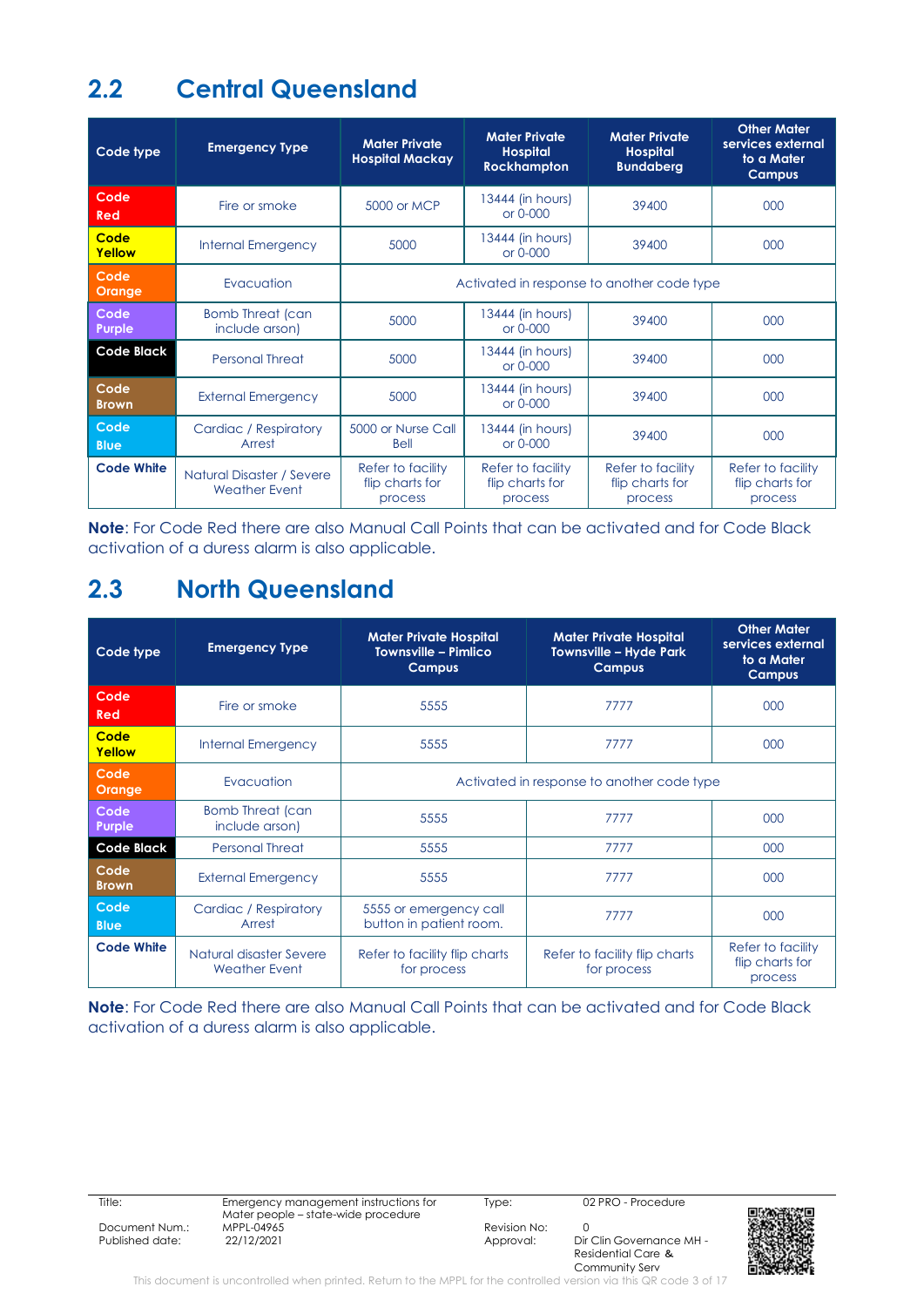# <span id="page-3-0"></span>**3. Emergency management documentation**

All Emergency Management documentation including code specific emergency response procedures, plans and sub-plans are available on the Mater Policies and Procedures Library (MPPL).

#### **Action: Be familiar with how to locate emergency procedures and documents relevant to your facility or area.**

## <span id="page-3-1"></span>**4. Type of fire alarms at Mater**

There are three types of alarms commonly installed in Mater Buildings. The Break Glass Alarm or Manual Call point alerts Queensland Fire and Emergency Service, activates local alarms, and unlocks any secured fire doors on the floor.

**ACTION: Be familiar with the location and purpose of alarms within your work areas.**



## <span id="page-3-2"></span>**5. Emergency warning system – alarm tones**

The Emergency Warning System has two alarm tones that you may hear in the event of an emergency:

**ACTION: Always follow the directions of the Evacuation Warden Team.**



| $\sim$ |
|--------|

Title: Emergency management instructions for Mater people – state-wide procedure Document Num.: MPPL-04965 Revision No: 0 Published date: 22/12/2021 2021 Approval: Dir Clin Governance MH -

Type: 02 PRO - Procedure

Residential Care & Community Serv



This document is uncontrolled when printed. Return to the MPPL for the controlled version via this QR code 4 of 17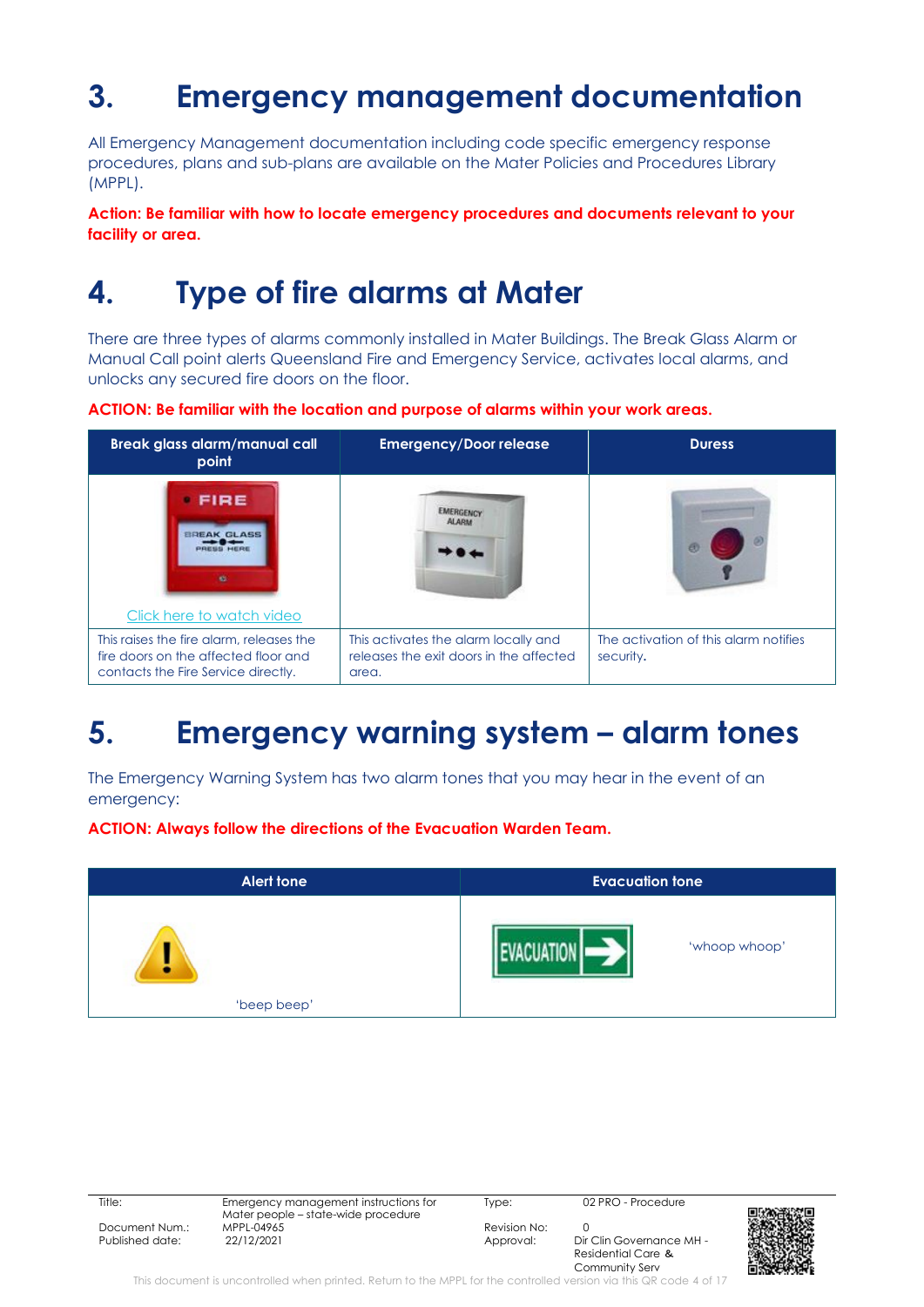## <span id="page-4-0"></span>**6. Evacuation**

### **6.1 Diagrams and emergency plans**

**A Fire and Evacuation Sub Plan** specific to the building is available at the Fire Indicator Panel in each Mater building. This plan outlines the Evacuation Warden Team, fire system installations and emergency response procedures specific to the building.

**Evacuation diagrams** are displayed throughout all Mater areas and detail fire exits, pathways to exits, assembly area, location of firefighting equipment and emergency notification numbers.



**ACTION: Locate the Fire and Evacuation plan for your building on the MPPL and familiarise yourself with the emergency response procedures and evacuation diagrams specific to your area.**

### **6.2 Emergency response teams and evacuation warden team**

- a. Mater has a trained team of evacuation wardens and emergency responders in each building. Together the Wardens form the Emergency Control Organisation (ECO).
- b. The warden team will provide instructions during a code red or orange and if evacuation is required, will check the area prior to leaving and account for the people within their allocated area.
- c. Should an incident require a larger or more prolonged approach an Incident Management Team (IMT) maybe established led by an Incident Commander.

#### **ACTION:**

- **Code Red (fire) or Code Orange (evacuation) – follow the instructions of the Evacuation Warden Team.**
- **All other non-clinical emergencies – follow the instructions of the Emergency Commander.**
- **Assist your warden with checking rooms if requested and where safe to do so.**



Title: Emergency management instructions for Mater people – state-wide procedure Document Num.: MPPL-04965 Revision No: 0 Published date: 22/12/2021 2001 2012 2014 2015 Approval: Dir Clin Governance MH

Type: 02 PRO - Procedure

Residential Care & Community Serv



This document is uncontrolled when printed. Return to the MPPL for the controlled version via this QR code 5 of 17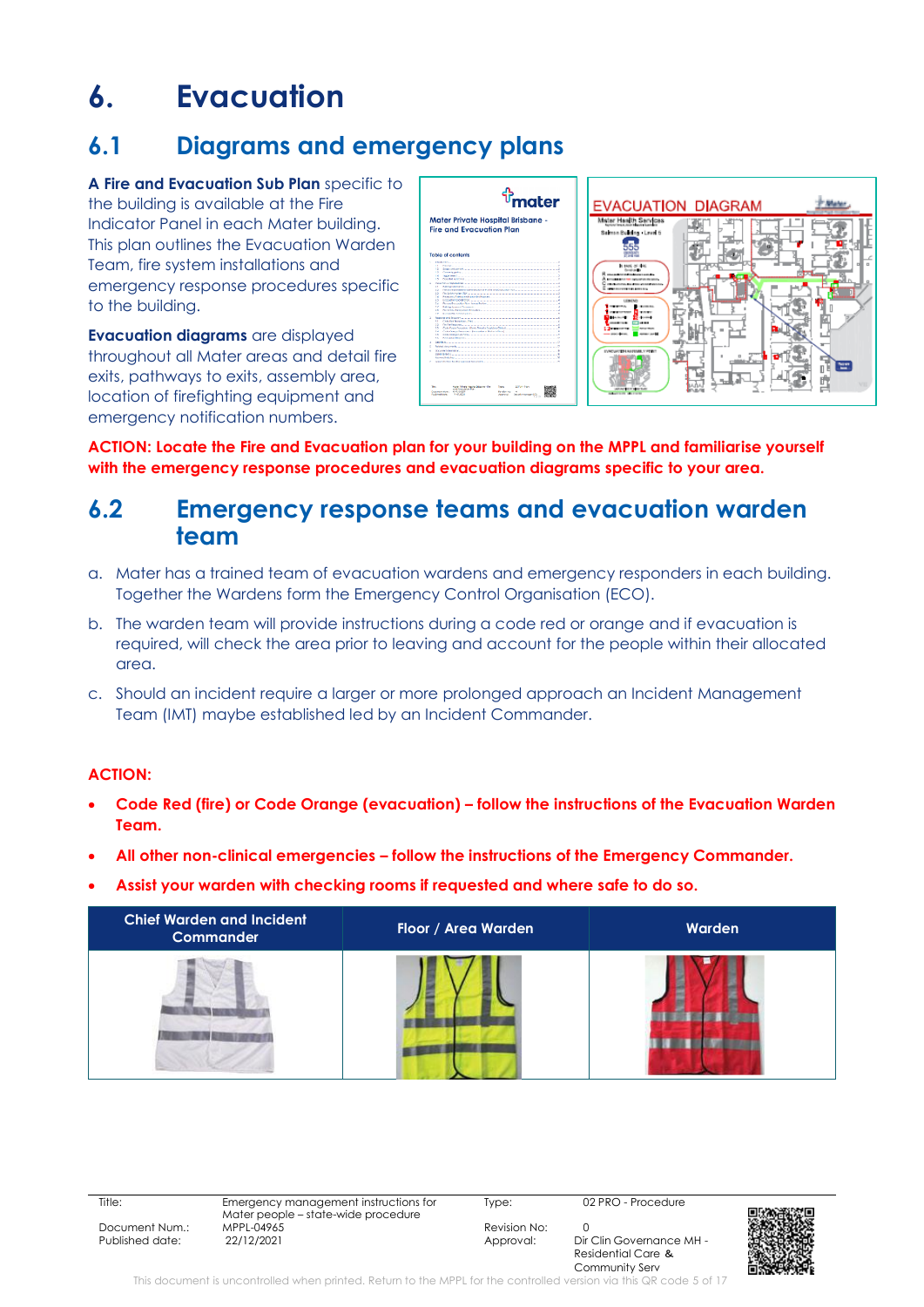### **6.3 Management of evacuation**



Title: Emergency management instructions for Mater people – state-wide procedure Document Num.: MPPL-04965 Revision No: 0

Type: 02 PRO - Procedure

Dir Clin Governance MH -Residential Care & Community Serv



This document is uncontrolled when printed. Return to the MPPL for the controlled version via this QR code 6 of 17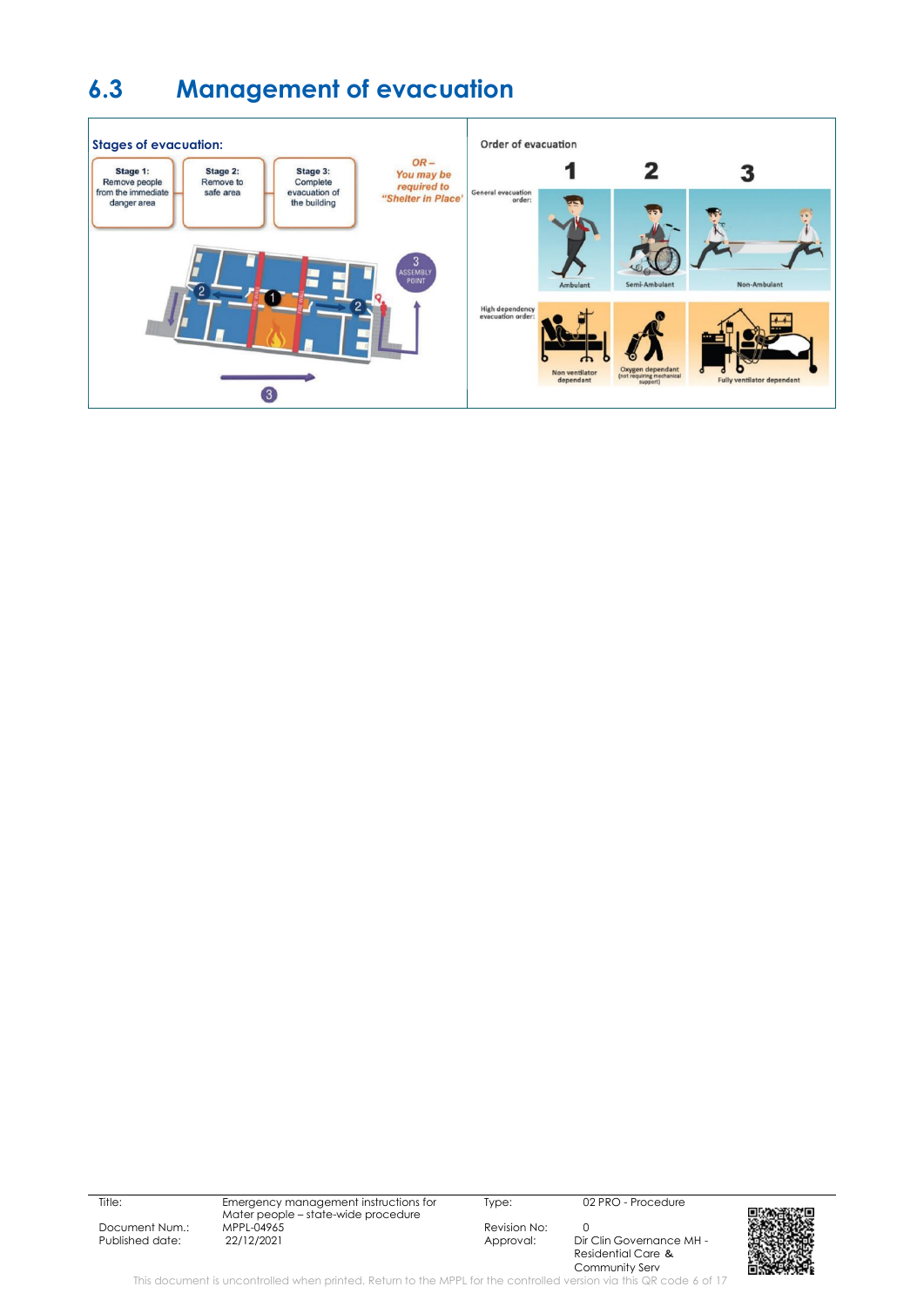# <span id="page-6-0"></span>**7. Fire**

**ACTION: Know the RACE acronym and how to identify and use the first response equipment.**

### **7.1 First response**

A handy acronym to help remind you of reporting emergencies and your subsequent actions is:

### **RACE:**

| Remove          | All people in immediate danger, if safe to do so, to an area of safety                                               |
|-----------------|----------------------------------------------------------------------------------------------------------------------|
| Alert           | Ensure all occupants/visitors are aware of the emergency personnel - raise the alarm, activate<br>alarm (verbal/MCP) |
| <b>Contain</b>  | Confine the incident where possible and if safe to do so                                                             |
| <b>Evacuate</b> | Ensure you have a safe exit path and proceed to your assembly area - do not return inside the<br>building.           |

### **7.2 Fire suppression – fire extinguishers**

Use a fire extinguisher ONLY if:

- a. you know that the extinguisher is suitable for use on the flammable materials involved in the fire;
- b. you have considered whether electricity is possibly involved and, if so, that the available extinguishing agent is non-conducting;
- c. you can extinguish the fire quickly;
- d. you are not putting your safety at risk by staying in the vicinity of the fire; and all other persons have been evacuated from the area



Title: Emergency management instructions for Mater people – state-wide procedure Document Num.: MPPL-04965 Mexision No: 0<br>
Published date: 22/12/2021 Published date: 22/12/2021 Published date: 22/12/2021 2021 Approval: Dir Clin Governance MH -

Type: 02 PRO - Procedure

Residential Care & Community Serv



This document is uncontrolled when printed. Return to the MPPL for the controlled version via this QR code 7 of 17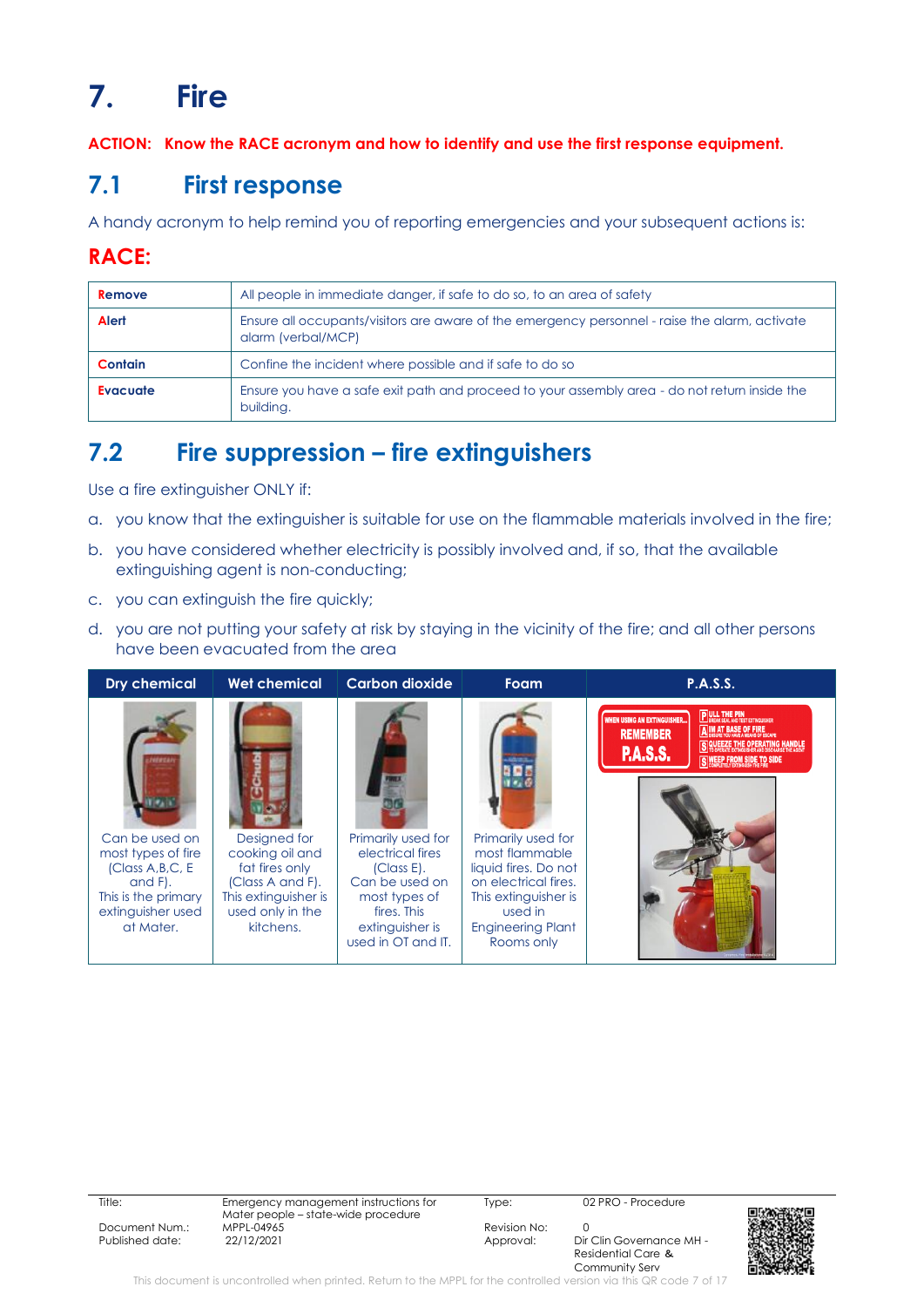### **7.3 Fire suppression – fire hose reels and fire blankets**



## <span id="page-7-0"></span>**8. Your responsibilities**

#### **As a staff member, contractor, VMO or volunteer at Mater it is your responsibility to:**

- a. Complete the actions outlined above.
- b. Always wear your photo ID when on the campus.
- c. Recognise hazards and unsafe conditions and report them to the Area or Nurse Unit Manager as soon as identified.
- d. Know your exits and keep them clear.
- e. Report any suspicious behaviour, persons or packages to security.
- f. Undertake and participate in emergency training and exercise activities as required.
- g. After an emergency incident, provide feedback to assist with system review and improvements.

| Document Nun |  |  |  |  |
|--------------|--|--|--|--|
| _            |  |  |  |  |

Type: 02 PRO - Procedure

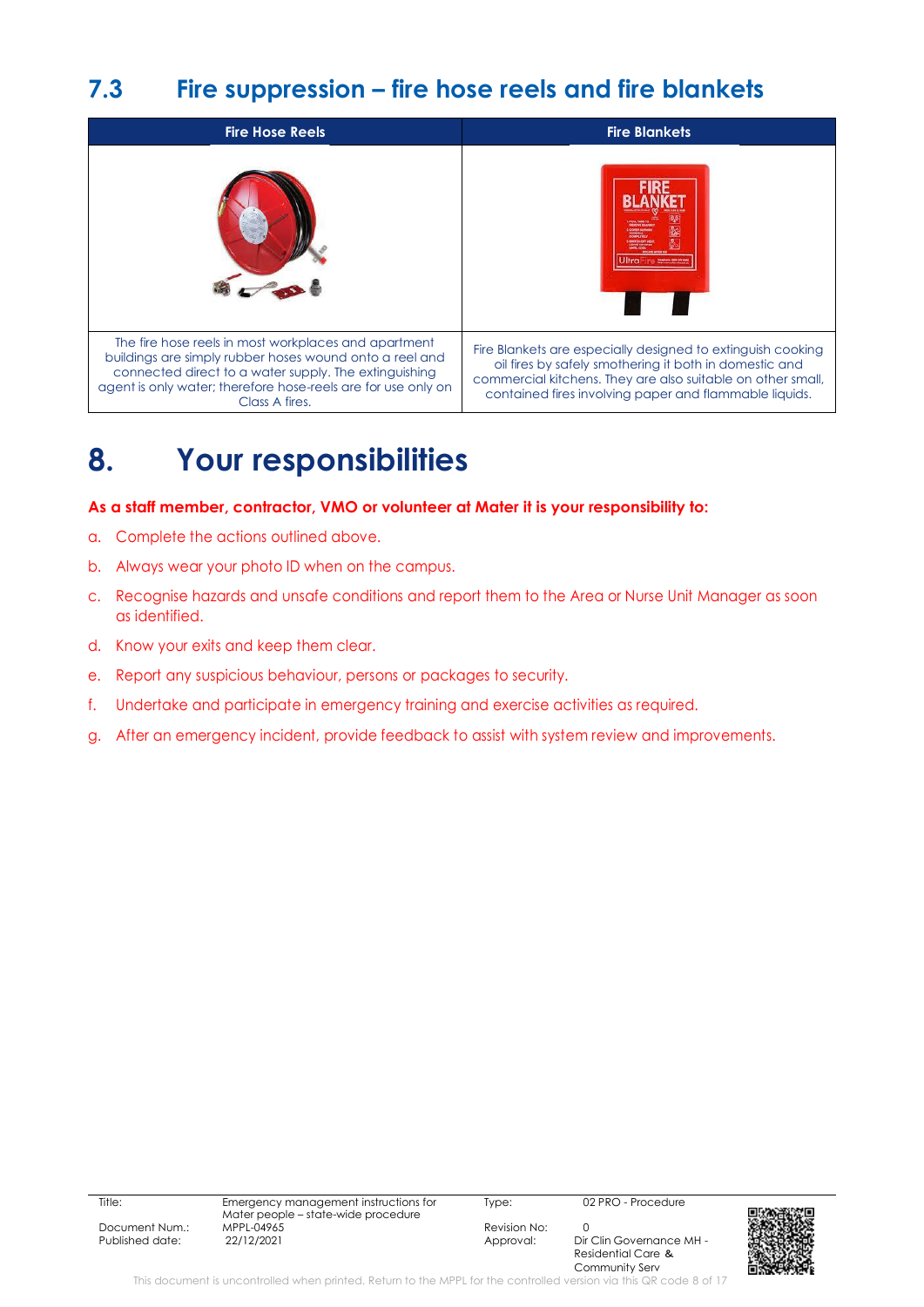## <span id="page-8-0"></span>**9. Appendix one: Orientation poster – South Brisbane**

See page 10

## <span id="page-8-1"></span>**10. Appendix two: Orientation poster – Springfield**

See page 11

### <span id="page-8-2"></span>**11. Appendix three: Orientation poster – Redland**

See page 12

## <span id="page-8-3"></span>**12. Appendix four: Orientation poster – Rockhampton**

See page 13

## <span id="page-8-4"></span>**13. Appendix five: Orientation poster – Bundaberg**

See page 14

## <span id="page-8-5"></span>14. **Appendix six: Orientation poster - Mackay**

See page 15

## <span id="page-8-6"></span>**15. Appendix six: Orientation poster – Townsville**

See page 16

Type: 02 PRO - Procedure

Residential Care & Community Serv

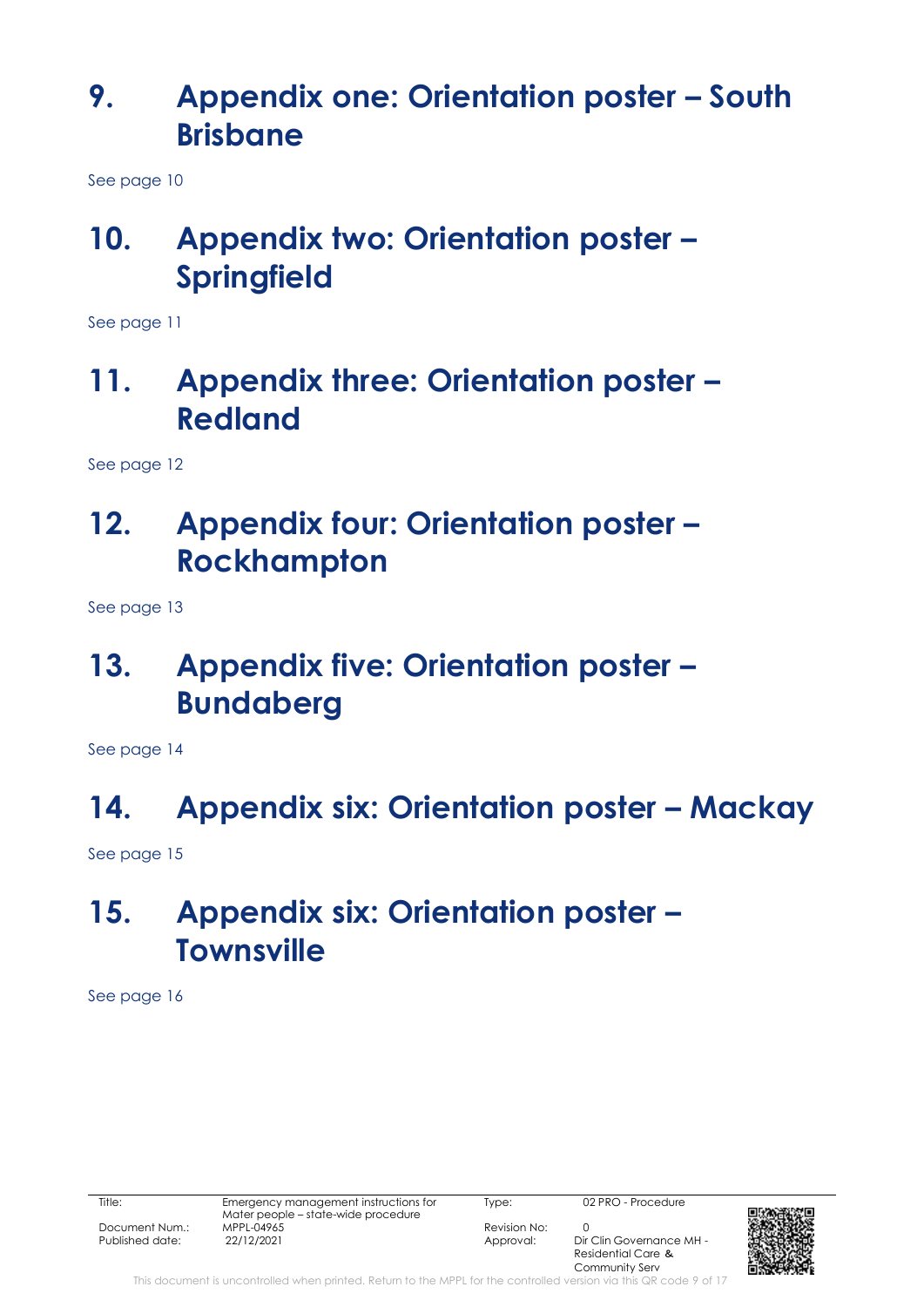

## **Orientation poster – South Brisbane**

Below outlines Mater Emergency Codes, Emergency alarms, Types of wardens and Fire Extinguishers

| <b>Code Colour</b> | Code Type                               | <b>Mater South Brisbane</b>            |
|--------------------|-----------------------------------------|----------------------------------------|
| <b>Code Red</b>    | Fire / Smoke                            | 555                                    |
| <b>Code Yellow</b> | <b>Internal Emergency</b>               | 555                                    |
| Code Orange        | Evacuation                              | Activated in response to another code. |
| Code Purple        | Bomb / Arson Threat                     | 555                                    |
| <b>Code Black</b>  | <b>Personal Threat</b>                  | 555                                    |
| <b>Code Brown</b>  | <b>External Emergency</b>               | 555                                    |
| Code Blue          | Medical Emergency / Cardiac Arrest      | 555                                    |
| <b>Code White</b>  | Natural Disaster / Severe Weather Event | 555                                    |

| <b>Types of alarms in use at Mater</b>                                                                                                                                                 |                                                                                                                                                                 | <b>Alarm Tones at Mater</b>                    |                   |                        |
|----------------------------------------------------------------------------------------------------------------------------------------------------------------------------------------|-----------------------------------------------------------------------------------------------------------------------------------------------------------------|------------------------------------------------|-------------------|------------------------|
| Break glass alarm / manual call<br>point                                                                                                                                               | <b>Emergency/Door release</b>                                                                                                                                   | <b>Duress</b>                                  | <b>Alert Tone</b> | <b>Evacuation Tone</b> |
| This raises<br>FIRE<br>the fire<br>alarm.<br>BREAK GLASS<br>releases the<br><b>PRESIS HERE</b><br>fire doors<br>on the<br>affected<br>floor and contacts the Fire<br>Service directly. | <b>EMERGENCY:</b><br><b>ALARM</b><br>$\rightarrow \bullet \leftarrow$<br>Activates the alarm<br>locally and releases the<br>exit doors in the affected<br>area. | Activation of this<br>alarm notifies security. | 'Beep Beep'       | 'Whoop Whoop'          |

| <b>Chief Warden and</b><br><b>Incident Commander</b> | Floor / Area<br>Warden | <b>Warden</b> | <b>Stages of Evacuation</b>                                                                                                                                                                                                                  | <b>Order of Evacuation</b>                                                                   |
|------------------------------------------------------|------------------------|---------------|----------------------------------------------------------------------------------------------------------------------------------------------------------------------------------------------------------------------------------------------|----------------------------------------------------------------------------------------------|
|                                                      |                        |               | $OR-$<br>Stage 2:<br>Stage 1<br>Stage 3:<br>You may be<br>Complete<br>evacuation of<br>Remove to<br>Remove people<br>required to<br>"Shelter in Place"<br>safe area<br>from the immediate<br>the building<br>danger area<br>$\left(3\right)$ | Order of evacuation<br>2<br>General evacuation<br>order<br>Non-Ambulard<br>supranition order |

| <b>Dry chemical</b>                                                                                                              | Wet<br>chemical                                                                                                                         | Carbon<br>dioxide                                                                                                                                        | Foam                                                                                             | <b>Fire Reels</b>                                                                                                                                                                                                                                                                                     | <b>Fire Blankets</b>                                                                                                                                                                                                                                                                                         | Operating an<br><b>Extinguisher</b>                                                                                                                                                              |
|----------------------------------------------------------------------------------------------------------------------------------|-----------------------------------------------------------------------------------------------------------------------------------------|----------------------------------------------------------------------------------------------------------------------------------------------------------|--------------------------------------------------------------------------------------------------|-------------------------------------------------------------------------------------------------------------------------------------------------------------------------------------------------------------------------------------------------------------------------------------------------------|--------------------------------------------------------------------------------------------------------------------------------------------------------------------------------------------------------------------------------------------------------------------------------------------------------------|--------------------------------------------------------------------------------------------------------------------------------------------------------------------------------------------------|
| Can be used<br>on most types<br>of fire (Class<br>A, B, C, E and<br>F). This is the<br>primary<br>extinguisher<br>used at Mater. | Designed for<br>cooking oil<br>and<br>fat fires only<br>(Class A and<br>F). This<br>extinguisher<br>is used only<br>in the<br>kitchens. | Primarily<br>used for<br>electrical<br>fires (Class<br>E). Can be<br>used on<br>most types<br>of fires. This<br>extinguisher<br>is used in OT<br>and IT. | Primarily<br>used for<br>most<br>flammable<br>liquid fires.<br>Do not on<br>electrical<br>fires. | <b>The</b><br>fire<br>hose<br>reels in<br>$\bullet$<br>most<br>workplaces and<br>apartment<br>buildings are<br>simply rubber<br>hoses wound<br>onto a reel and<br>connected direct<br>to a water supply.<br>Hoses use only<br>water: therefore<br>hose-reels are for<br>use only on Class<br>A fires. | <b>FIRE</b><br>BLANKET<br>F<br><b>Fire Blankets are</b><br>especially designed to<br>extinguish cooking oil<br>fires by safely<br>smothering it both in<br>domestic and<br>commercial kitchens.<br>They are also suitable<br>on other small,<br>contained fires<br>involving paper and<br>flammable liquids. | <b>P.A.S.S.</b><br><b>Pull the pin.</b><br>$\bullet$<br><b>Aim at the base of</b><br>$\bullet$<br>the fire<br><b>S</b> queeze the<br>$\bullet$<br>operating handle<br>Sweep from side to<br>side |

Title: Emergency management instructions for

Mater people – state-wide procedure Document Num.: MPPL-04965 Revision No: 0

Type: 02 PRO - Procedure

Dir Clin Governance MH -Residential Care & Community Serv



This document is uncontrolled when printed. Return to the MPPL for the controlled version via this QR code 10 of 17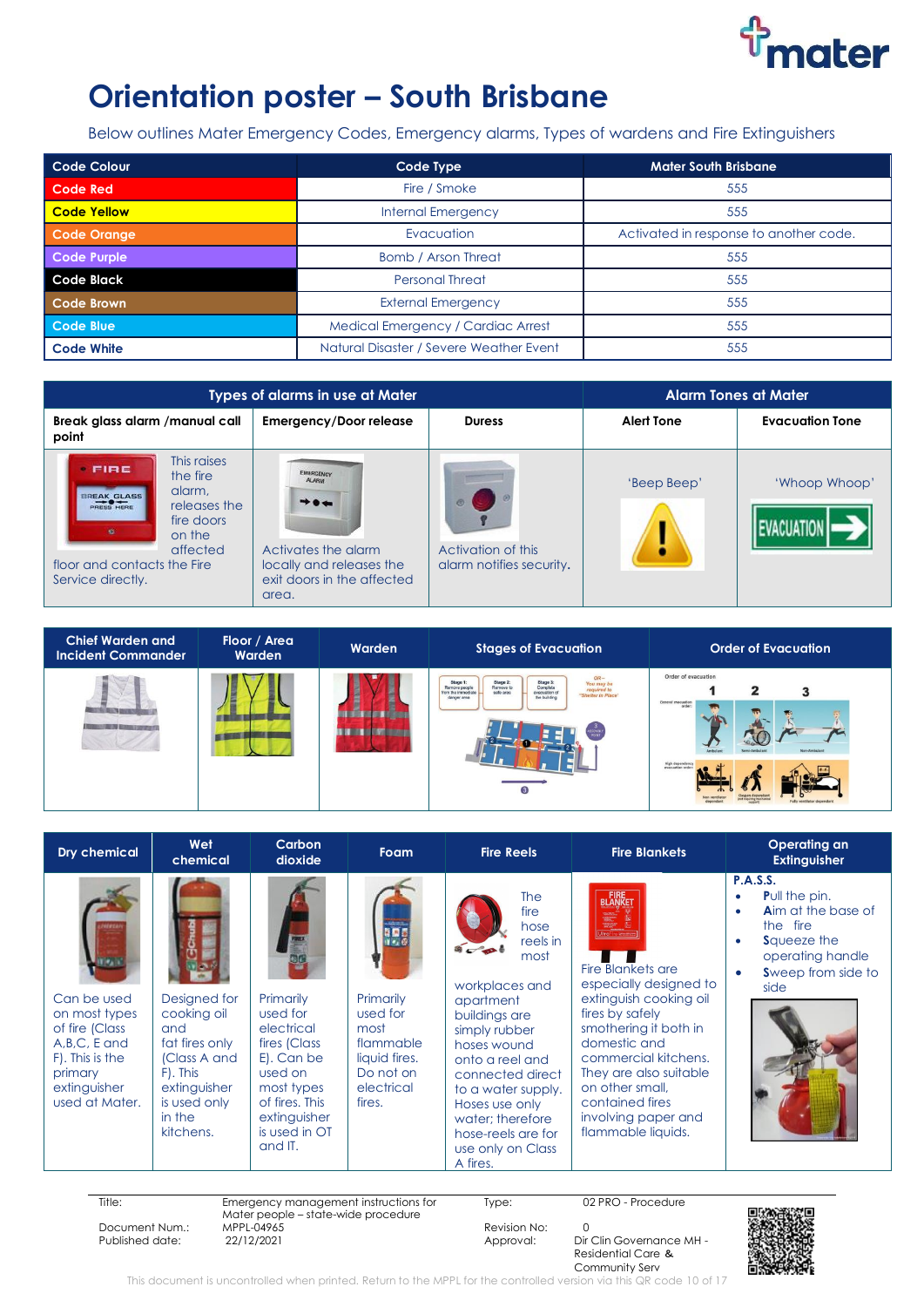

## **Orientation poster – Springfield**

Below outlines Mater Emergency Codes, Emergency alarms, Types of wardens and Fire Extinguishers

| <b>Code Colour</b> | Code Type                               | <b>Mater Private Springfield</b>       |
|--------------------|-----------------------------------------|----------------------------------------|
| <b>Code Red</b>    | Fire / Smoke                            | 555 or 3163 1555 from mobile           |
| <b>Code Yellow</b> | <b>Internal Emergency</b>               | 555 or 3163 1555                       |
| Code Orange        | Evacuation                              | Activated in response to another code. |
| <b>Code Purple</b> | Bomb / Arson Threat                     | 555 Or 3163 1555 from mobile and 000   |
| <b>Code Black</b>  | <b>Personal Threat</b>                  | 555 0r 3163 1555 from mobile and 000   |
| Code Brown         | <b>External Emergency</b>               | 555 Or 3163 1555                       |
| Code Blue          | Medical Emergency / Cardiac Arrest      | 555 Or 3163 1555                       |
| <b>Code White</b>  | Natural Disaster / Severe Weather Event | 555 Or 3163 1555                       |

| Types of alarms in use at Mater                                                                                                                                                    |                                                                                                                                                     | <b>Alarm Tones at Mater</b>                    |                   |                        |
|------------------------------------------------------------------------------------------------------------------------------------------------------------------------------------|-----------------------------------------------------------------------------------------------------------------------------------------------------|------------------------------------------------|-------------------|------------------------|
| Break glass alarm /manual call<br>point                                                                                                                                            | Emergency/Door release                                                                                                                              | <b>Duress</b>                                  | <b>Alert Tone</b> | <b>Evacuation Tone</b> |
| This raises the<br><b>FIRE</b><br>fire alarm.<br>releases the<br>BREAK GLASS<br>PRESS HERE<br>fire doors on<br>the affected<br>floor and<br>contacts the<br>Fire Service directly. | <b>Activates</b><br><b>EMERGENCY</b><br>the alarm<br><b>ALARM</b><br>locally<br>$+ +$<br>and<br>releases<br>the exit<br>doors in the affected area. | Activation of this<br>alarm notifies security. | 'Beep Beep        | 'Whoop Whoop'          |



| <b>Dry chemical</b>                                                                                                              | Wet<br>chemical                                                                                                                         | Carbon<br>dioxide                                                                                                                                        | <b>Foam</b>                                                                                      | <b>Fire Reels</b>                                                                                                                                                                                                                                                              | <b>Fire Blankets</b>                                                                                                                                                                                                                                                                             | Operating an<br><b>Extinguisher</b>                                                                                                                                      |
|----------------------------------------------------------------------------------------------------------------------------------|-----------------------------------------------------------------------------------------------------------------------------------------|----------------------------------------------------------------------------------------------------------------------------------------------------------|--------------------------------------------------------------------------------------------------|--------------------------------------------------------------------------------------------------------------------------------------------------------------------------------------------------------------------------------------------------------------------------------|--------------------------------------------------------------------------------------------------------------------------------------------------------------------------------------------------------------------------------------------------------------------------------------------------|--------------------------------------------------------------------------------------------------------------------------------------------------------------------------|
| Can be used<br>on most types<br>of fire (Class<br>A, B, C, E and<br>F). This is the<br>primary<br>extinguisher<br>used at Mater. | Designed for<br>cooking oil<br>and<br>fat fires only<br>(Class A and<br>F). This<br>extinguisher<br>is used only<br>in the<br>kitchens. | Primarily<br>used for<br>electrical<br>fires (Class<br>E). Can be<br>used on<br>most types<br>of fires. This<br>extinguisher<br>is used in OT<br>and IT. | Primarily<br>used for<br>most<br>flammable<br>liquid fires.<br>Do not on<br>electrical<br>fires. | The fire<br>hose<br>reels in<br>most<br>workplaces and<br>apartment<br>buildings are<br>simply rubber<br>hoses wound<br>onto a reel and<br>connected direct<br>to a water supply.<br>Hoses use only<br>water: therefore<br>hose-reels are for<br>use only on Class<br>A fires. | <b>FIRE</b><br>BLANKET<br>Fire Blankets are<br>especially designed to<br>extinguish cooking oil<br>fires by safely<br>smothering it both in<br>domestic and<br>commercial kitchens.<br>They are also suitable<br>on other small.<br>contained fires<br>involving paper and<br>flammable liquids. | <b>P.A.S.S.</b><br><b>Pull the pin.</b><br>٠<br><b>Aim at the base of</b><br>٠<br>the fire<br><b>S</b> queeze the<br>٠<br>operating handle<br>Sweep from side to<br>side |

Title: Emergency management instructions for Mater people – state-wide procedure Document Num.: MPPL-04965 Revision No: 0

Type: 02 PRO - Procedure

Dir Clin Governance MH -Residential Care & Community Serv



This document is uncontrolled when printed. Return to the MPPL for the controlled version via this QR code 11 of 17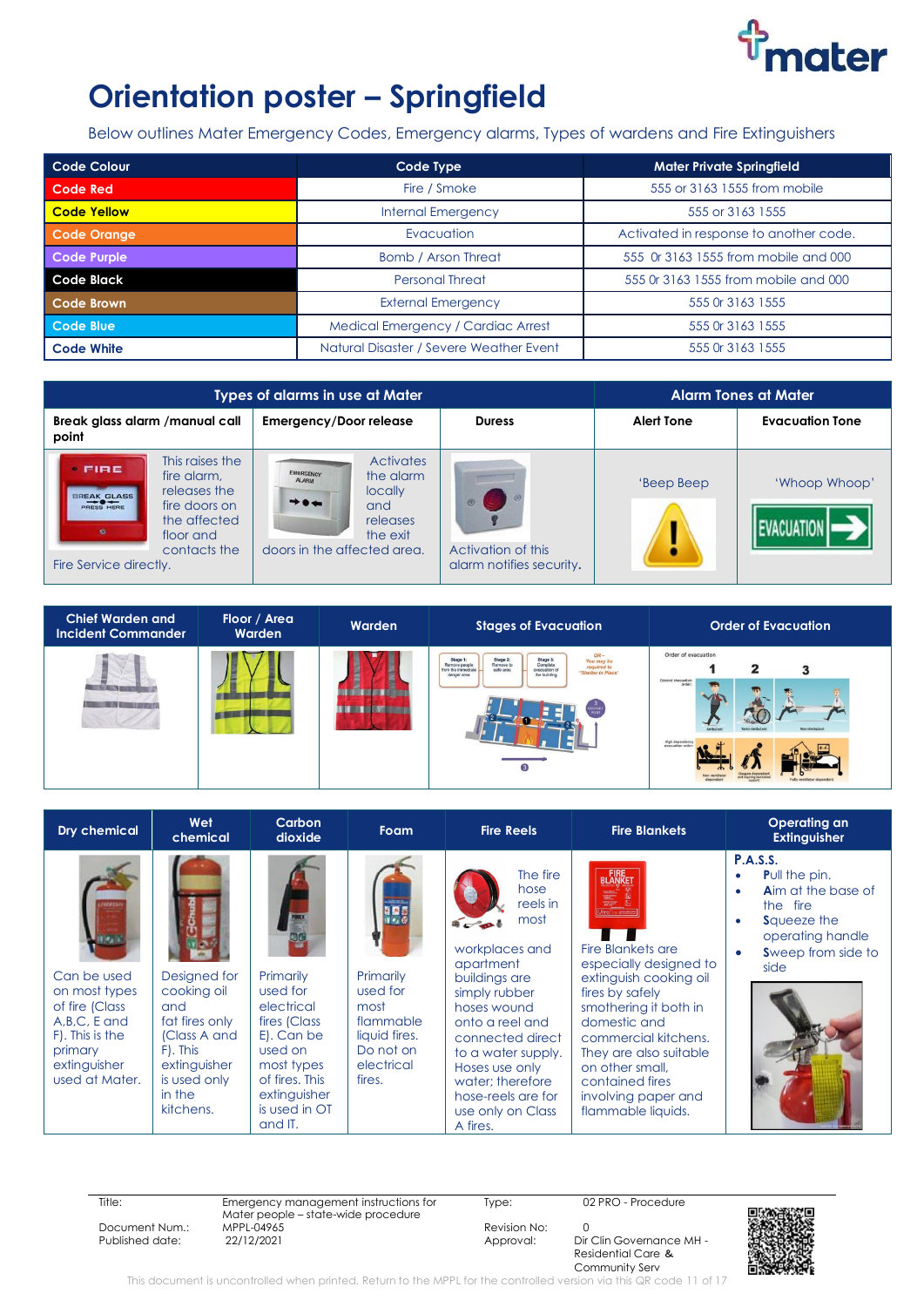

# **Orientation poster - Redland**

Below outlines Mater Emergency Codes, Emergency alarms, Types of wardens and Fire Extinguishers

| Code Colour        | Code Type                               | <b>Mater Private Redland</b>           |
|--------------------|-----------------------------------------|----------------------------------------|
| <b>Code Red</b>    | Fire / Smoke                            | 555 and 000                            |
| <b>Code Yellow</b> | <b>Internal Emergency</b>               | 555                                    |
| Code Orange        | Evacuation                              | Activated in response to another code. |
| Code Purple        | Bomb / Arson Threat                     | 555 and 000                            |
| Code Black         | <b>Personal Threat</b>                  | 000                                    |
| Code Brown         | <b>External Emergency</b>               | 666 and 555                            |
| Code Blue          | Medical Emergency / Cardiac Arrest      | 666                                    |
| <b>Code White</b>  | Natural Disaster / Severe Weather Event | 555                                    |

| Types of alarms in use at Mater                                                                                                          |                                                                                                                   | <b>Alarm Tones at Mater</b>                    |                   |                        |
|------------------------------------------------------------------------------------------------------------------------------------------|-------------------------------------------------------------------------------------------------------------------|------------------------------------------------|-------------------|------------------------|
| Break glass alarm /manual call<br>point                                                                                                  | <b>Emergency/Door release</b>                                                                                     | <b>Duress</b>                                  | <b>Alert Tone</b> | <b>Evacuation Tone</b> |
| This raises the<br>FIRE<br>fire alarm.<br>releases the<br>THEAK GLASS<br>fire doors on<br><b>PRESS HERE</b><br>the affected<br>floor and | <b>Activates</b><br><b>EMERGENCY</b><br>the alarm<br><b>locally</b><br>$+ \cdot +$<br>and<br>releases<br>the exit |                                                | 'Beep Beep        | 'Whoop Whoop'          |
| contacts the<br>Fire Service directly.                                                                                                   | doors in the affected<br>area.                                                                                    | Activation of this<br>alarm notifies security. |                   |                        |



| <b>Dry chemical</b>                                                                                                              | Wet<br>chemical                                                                                                                         | Carbon<br>dioxide                                                                                                                                        | Foam                                                                                             | <b>Fire Reels</b>                                                                                                                                                                                                                                                              | <b>Fire Blankets</b>                                                                                                                                                                                                                                                                         | <b>Operating an Extinguisher</b>                                                                                                                                                                              |
|----------------------------------------------------------------------------------------------------------------------------------|-----------------------------------------------------------------------------------------------------------------------------------------|----------------------------------------------------------------------------------------------------------------------------------------------------------|--------------------------------------------------------------------------------------------------|--------------------------------------------------------------------------------------------------------------------------------------------------------------------------------------------------------------------------------------------------------------------------------|----------------------------------------------------------------------------------------------------------------------------------------------------------------------------------------------------------------------------------------------------------------------------------------------|---------------------------------------------------------------------------------------------------------------------------------------------------------------------------------------------------------------|
| Can be used<br>on most types<br>of fire (Class<br>$A,B,C, E$ and<br>F). This is the<br>primary<br>extinguisher<br>used at Mater. | Designed for<br>cooking oil<br>and<br>fat fires only<br>(Class A and<br>F). This<br>extinguisher<br>is used only<br>in the<br>kitchens. | Primarily<br>used for<br>electrical<br>fires (Class<br>E). Can be<br>used on<br>most types<br>of fires. This<br>extinguisher<br>is used in OT<br>and IT. | Primarily<br>used for<br>most<br>flammable<br>liquid fires.<br>Do not on<br>electrical<br>fires. | The fire<br>hose<br>reels in<br>most<br>workplaces and<br>apartment<br>buildings are<br>simply rubber<br>hoses wound<br>onto a reel and<br>connected direct<br>to a water supply.<br>Hoses use only<br>water: therefore<br>hose-reels are for<br>use only on Class<br>A fires. | Ultra Fina area<br>Fire Blankets are<br>especially designed<br>to extinguish<br>cooking oil fires by<br>safely smothering it<br>both in domestic<br>and commercial<br>kitchens. They are<br>also suitable on<br>other small,<br>contained fires<br>involving paper and<br>flammable liquids. | <b>P.A.S.S.</b><br><b>Pull the pin.</b><br>$\bullet$<br><b>Aim at the base of</b><br>$\bullet$<br>the fire<br><b>S</b> queeze the<br>$\bullet$<br>operating handle<br>Sweep from side to<br>$\bullet$<br>side |

| Title:          | Emergency management instructions for<br>Mater people – state-wide procedure | Tvpe:        | 02 PRO - Procedure       |  |
|-----------------|------------------------------------------------------------------------------|--------------|--------------------------|--|
| Document Num.:  | MPPL-04965                                                                   | Revision No: |                          |  |
| Published date: | 22/12/2021                                                                   | Approval:    | Dir Clin Governance MH - |  |
|                 |                                                                              |              | Residential Care &       |  |
|                 |                                                                              |              | Community Serv           |  |

This document is uncontrolled when printed. Return to the MPPL for the controlled version via this QR code 12 of 17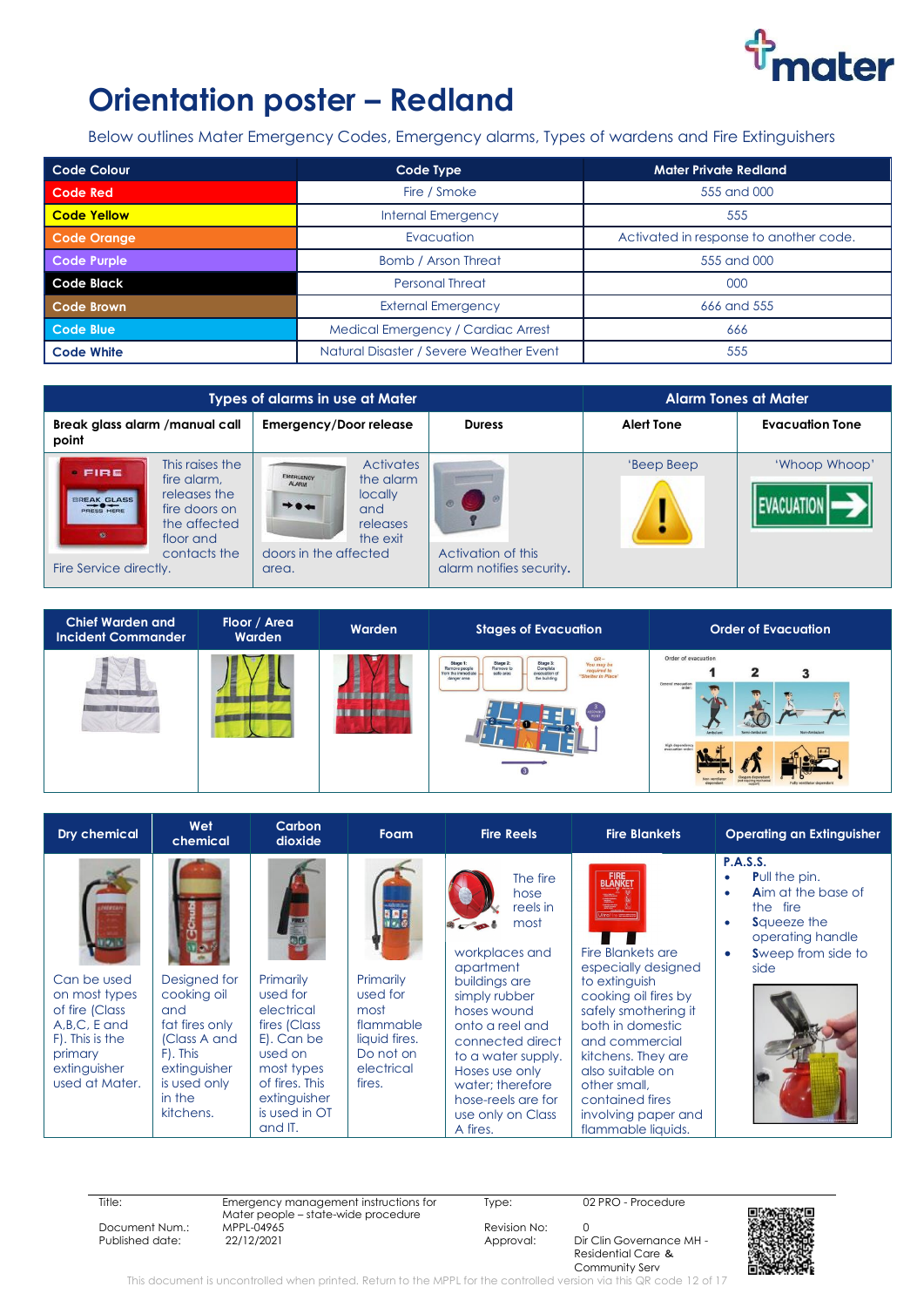

## **Orientation poster – Rockhampton**

Below outlines Mater Emergency Codes, Emergency alarms, Types of wardens and Fire Extinguishers

| Code Colour        | Code Type                               | <b>Mater Private Rockhampton</b>       |
|--------------------|-----------------------------------------|----------------------------------------|
| <b>Code Red</b>    | Fire / Smoke                            | 13444 (in hours) or 0-000              |
| <b>Code Yellow</b> | <b>Internal Emergency</b>               | 13444 (in hours) or 0-000              |
| Code Orange        | Evacuation                              | Activated in response to another code. |
| Code Purple        | <b>Bomb / Arson Threat</b>              | 13444 (in hours) or 0-000              |
| Code Black         | <b>Personal Threat</b>                  | 13444 (in hours) or 0-000              |
| Code Brown         | <b>External Emergency</b>               | 13444 (in hours) or 0-000              |
| Code Blue          | Medical Emergency / Cardiac Arrest      | 13444 (in hours) or 0-000              |
| <b>Code White</b>  | Natural Disaster / Severe Weather Event | 13444 (in hours) or 0-000              |

|                                                                                                                       | Types of alarms in use at Mater                                                                                        | <b>Alarm Tones at Mater</b>                    |                   |                        |
|-----------------------------------------------------------------------------------------------------------------------|------------------------------------------------------------------------------------------------------------------------|------------------------------------------------|-------------------|------------------------|
| Break glass alarm / manual call<br>point                                                                              | <b>Emergency/Door release</b>                                                                                          | <b>Duress</b>                                  | <b>Alert Tone</b> | <b>Evacuation Tone</b> |
| This raises<br>FIRE<br>the fire<br>alarm.<br><b>BREAK GLASS</b><br>PRESS HERE<br>releases the<br>fire doors<br>on the | <b>Activates</b><br><b>EMERGENCY:</b><br><b>ALARM</b><br>the alarm<br>$+ \cdot +$<br><b>locally</b><br>and<br>releases |                                                | 'Beep Beep'       | 'Whoop Whoop'          |
| affected<br>floor and contacts the Fire<br>Service directly.                                                          | the exit doors in the<br>laffected area.                                                                               | Activation of this alarm<br>notifies security. |                   |                        |

| <b>Chief Warden and</b><br><b>Incident Commander</b> | Floor / Area<br>Warden | Warden | <b>Stages of Evacuation</b>                                                                                                                                                                                                                    | <b>Order of Evacuation</b>                                                                |
|------------------------------------------------------|------------------------|--------|------------------------------------------------------------------------------------------------------------------------------------------------------------------------------------------------------------------------------------------------|-------------------------------------------------------------------------------------------|
|                                                      |                        |        | $OR -$<br>Stage 2:<br>Stage 3:<br>Complete<br>Stage 1:<br>You may be<br>Remove to<br>Remove people<br>required to<br>"Shelter in Place"<br>from the immediate<br>safe area<br>evacuation of<br>the building<br>danger area<br>$\left(3\right)$ | Order of evacuation<br>2<br>General evacuation<br>order<br>Non-Ambulan<br>High dependence |

| <b>Dry</b><br>chemical                                                                                                           | Wet<br>chemical                                                                                                                         | Carbon<br>dioxide                                                                                                                                        | <b>Foam</b>                                                                                      | <b>Fire Reels</b>                                                                                                                                                                                                                                                     | <b>Fire Blankets</b>                                                                                                                                                                                                                                                                                                                                       | <b>Operating an</b><br><b>Extinguisher</b>                                                                                                                                                                    |
|----------------------------------------------------------------------------------------------------------------------------------|-----------------------------------------------------------------------------------------------------------------------------------------|----------------------------------------------------------------------------------------------------------------------------------------------------------|--------------------------------------------------------------------------------------------------|-----------------------------------------------------------------------------------------------------------------------------------------------------------------------------------------------------------------------------------------------------------------------|------------------------------------------------------------------------------------------------------------------------------------------------------------------------------------------------------------------------------------------------------------------------------------------------------------------------------------------------------------|---------------------------------------------------------------------------------------------------------------------------------------------------------------------------------------------------------------|
| Can be used<br>on most types<br>of fire (Class<br>A, B, C, E and<br>F). This is the<br>primary<br>extinguisher<br>used at Mater. | Designed for<br>cooking oil<br>and<br>fat fires only<br>(Class A and<br>F). This<br>extinguisher<br>is used only<br>in the<br>kitchens. | Primarily<br>used for<br>electrical<br>fires (Class<br>E). Can be<br>used on<br>most types<br>of fires. This<br>extinguisher<br>is used in OT<br>and IT. | Primarily<br>used for<br>most<br>flammable<br>liquid fires.<br>Do not on<br>electrical<br>fires. | The fire<br>hose reels<br>in most<br>workplaces and<br>apartment buildings<br>are simply rubber<br>hoses wound onto a<br>reel and connected<br>direct to a water<br>supply. Hoses use<br>only water:<br>therefore hose-reels<br>are for use only on<br>Class A fires. | <b>FIRE</b><br>BLANKET<br><b>Fire</b><br><b>TELESTING</b><br>Ultro Fire armana<br><b>Blankets</b> are<br>especially designed to<br>extinguish cooking oil<br>fires by safely<br>smothering it both in<br>domestic and<br>commercial kitchens.<br>They are also suitable<br>on other small,<br>contained fires<br>involving paper and<br>flammable liquids. | <b>P.A.S.S.</b><br><b>Pull the pin.</b><br>$\bullet$<br><b>Aim at the base</b><br>$\bullet$<br>of the fire<br><b>S</b> queeze the<br>$\bullet$<br>operating handle<br>Sweep from side<br>$\bullet$<br>to side |

| Title:            | Emergency management instructions for | Tvpe:        | 02 PRO - Procedure       |      |
|-------------------|---------------------------------------|--------------|--------------------------|------|
|                   | Mater people – state-wide procedure   |              |                          |      |
| Document Num.:    | MPPL-04965                            | Revision No: |                          |      |
| Published date: . | 22/12/2021                            | Approval:    | Dir Clin Governance MH - |      |
|                   |                                       |              | Residential Care &       | 3332 |



Community Serv This document is uncontrolled when printed. Return to the MPPL for the controlled version via this QR code 13 of 17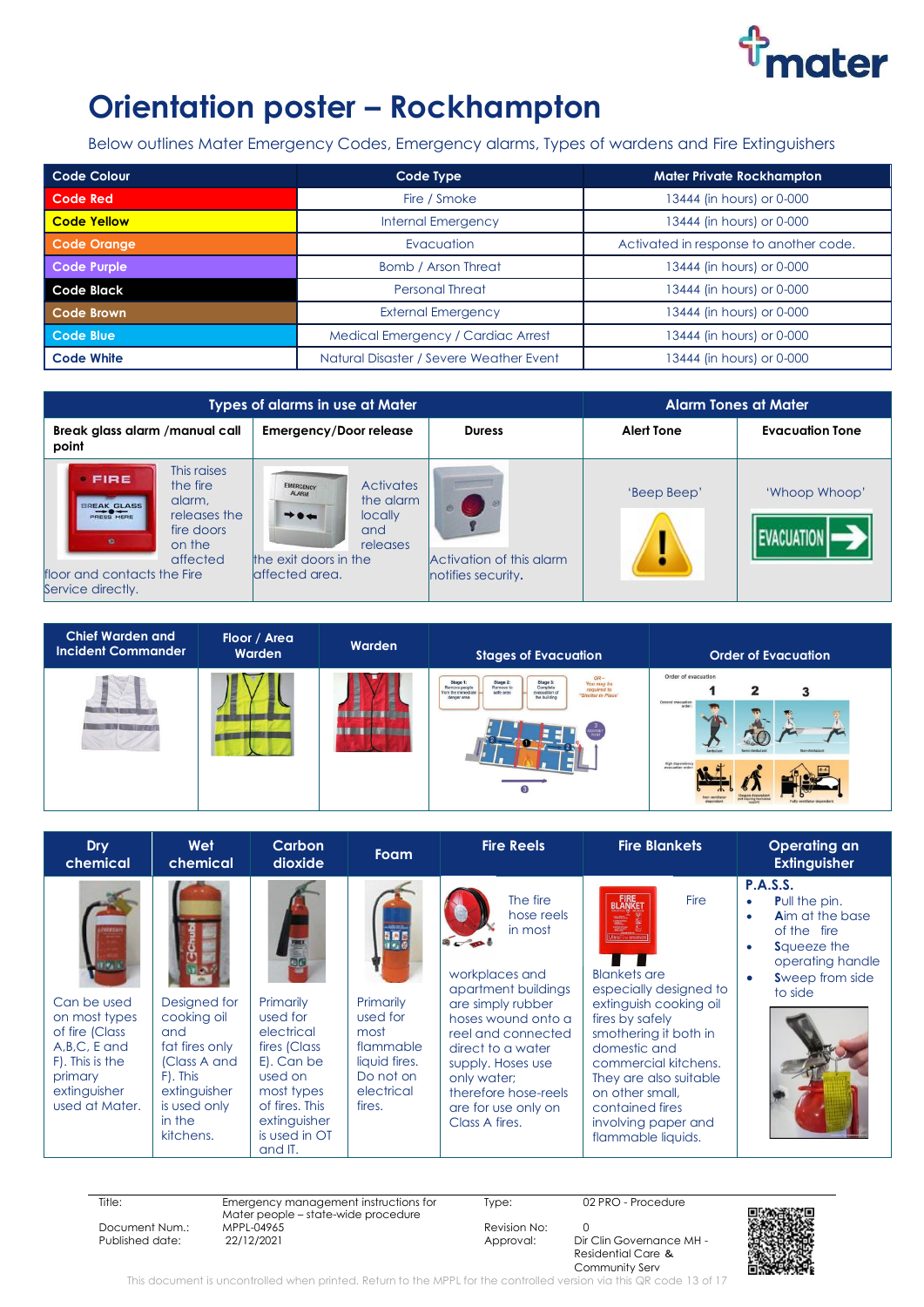

### **Orientation poster - Bundaberg**

Below outlines Mater Emergency Codes, Emergency alarms, Types of wardens and Fire Extinguishers

| <b>Code Colour</b> | Code Type                               | <b>Mater Private Bundaberg</b>         |
|--------------------|-----------------------------------------|----------------------------------------|
| <b>Code Red</b>    | Fire / Smoke                            | 39400                                  |
| <b>Code Yellow</b> | <b>Internal Emergency</b>               | 39400                                  |
| <b>Code Orange</b> | Evacuation                              | Activated in response to another code. |
| <b>Code Purple</b> | Bomb / Arson Threat                     | 39400                                  |
| <b>Code Black</b>  | <b>Personal Threat</b>                  | 39400                                  |
| <b>Code Brown</b>  | <b>External Emergency</b>               | 39400                                  |
| Code Blue          | Medical Emergency / Cardiac Arrest      | 39400                                  |
| <b>Code White</b>  | Natural Disaster / Severe Weather Event | 39400                                  |

|                                                                                                                                                                                                      | Types of alarms in use at Mater                                                                                           |                                                | <b>Alarm Tones at Mater</b> |                        |
|------------------------------------------------------------------------------------------------------------------------------------------------------------------------------------------------------|---------------------------------------------------------------------------------------------------------------------------|------------------------------------------------|-----------------------------|------------------------|
| Break glass alarm / manual call<br>point                                                                                                                                                             | <b>Emergency/Door release</b>                                                                                             | <b>Duress</b>                                  | <b>Alert Tone</b>           | <b>Evacuation Tone</b> |
| This raises<br>FIRE<br>the fire<br>alarm.<br>BREAK GLASS<br>releases the<br><b>PRESS HERE</b><br>fire doors<br><b>Tale</b><br>on the<br>affected<br>floor and contacts the Fire<br>Service directly. | <b>EMERGENCY</b><br>$+ +$<br>Activates the alarm locally<br>land releases the exit doors<br><b>lin</b> the affected area. | Activation of this alarm<br>notifies security. | 'Beep Beep'                 | 'Whoop Whoop'          |

| <b>Chief Warden and</b><br><b>Incident Commander</b> | Floor / Area<br>Warden | Warden | <b>Stages of Evacuation</b>                                                                                                                                                                                                             | <b>Order of Evacuation</b>                                                                                       |
|------------------------------------------------------|------------------------|--------|-----------------------------------------------------------------------------------------------------------------------------------------------------------------------------------------------------------------------------------------|------------------------------------------------------------------------------------------------------------------|
|                                                      |                        |        | $OR-$<br>Stage 2:<br>Stage 3:<br>Stage 1:<br>You may be<br>Remove to<br>Complete<br>Remove people<br>required to<br>"Shelter in Place"<br>safe area<br>evacuation of<br>from the immediate<br>the building<br>danger area<br>$\sqrt{3}$ | Order of evacuation<br>2<br>General evacuation<br>order:<br>Non-Ambularo<br>High dependency<br>everyation order: |

| <b>Dry chemical</b>                                                                                                              | Wet<br>chemical                                                                                                                         | Carbon<br>dioxide                                                                                                                                        | Foam                                                                                             | <b>Fire Reels</b>                                                                                                                                                                                                                                                              | <b>Fire Blankets</b>                                                                                                                                                                                                                                                                                    | <b>Operating an</b><br><b>Extinguisher</b>                                                                                                                                 |
|----------------------------------------------------------------------------------------------------------------------------------|-----------------------------------------------------------------------------------------------------------------------------------------|----------------------------------------------------------------------------------------------------------------------------------------------------------|--------------------------------------------------------------------------------------------------|--------------------------------------------------------------------------------------------------------------------------------------------------------------------------------------------------------------------------------------------------------------------------------|---------------------------------------------------------------------------------------------------------------------------------------------------------------------------------------------------------------------------------------------------------------------------------------------------------|----------------------------------------------------------------------------------------------------------------------------------------------------------------------------|
| Can be used<br>on most types<br>of fire (Class<br>A, B, C, E and<br>F). This is the<br>primary<br>extinguisher<br>used at Mater. | Designed for<br>cooking oil<br>and<br>fat fires only<br>(Class A and<br>F). This<br>extinguisher<br>is used only<br>in the<br>kitchens. | Primarily<br>used for<br>electrical<br>fires (Class<br>E). Can be<br>used on<br>most types<br>of fires. This<br>extinguisher<br>is used in OT<br>and IT. | Primarily<br>used for<br>most<br>flammable<br>liquid fires.<br>Do not on<br>electrical<br>fires. | The fire<br>hose<br>reels in<br>most<br>workplaces and<br>apartment<br>buildings are<br>simply rubber<br>hoses wound<br>onto a reel and<br>connected direct<br>to a water supply.<br>Hoses use only<br>water: therefore<br>hose-reels are for<br>use only on Class<br>A fires. | <b>FIRE</b><br>BLANKET<br><b>Fire Blankets are</b><br>especially designed to<br>extinguish cooking oil<br>fires by safely<br>smothering it both in<br>domestic and<br>commercial kitchens.<br>They are also suitable<br>on other small.<br>contained fires<br>involving paper and<br>flammable liquids. | <b>P.A.S.S.</b><br><b>Pull the pin.</b><br><b>Aim at the base of</b><br>٠<br>the fire<br><b>S</b> queeze the<br>٠<br>operating handle<br><b>Sweep from side to</b><br>side |

| нте:            |
|-----------------|
| Document Num.:  |
| Published date: |

Title: Emergency management instructions for Mater people – state-wide procedure MPPL-04965 Revision No: 0<br>22/12/2021 2011 20: 20: Approval: Dir Published date: 22/12/2021 2021 Approval: Dir Clin Governance MH -

Type: 02 PRO - Procedure

Residential Care & Community Serv



This document is uncontrolled when printed. Return to the MPPL for the controlled version via this QR code 14 of 17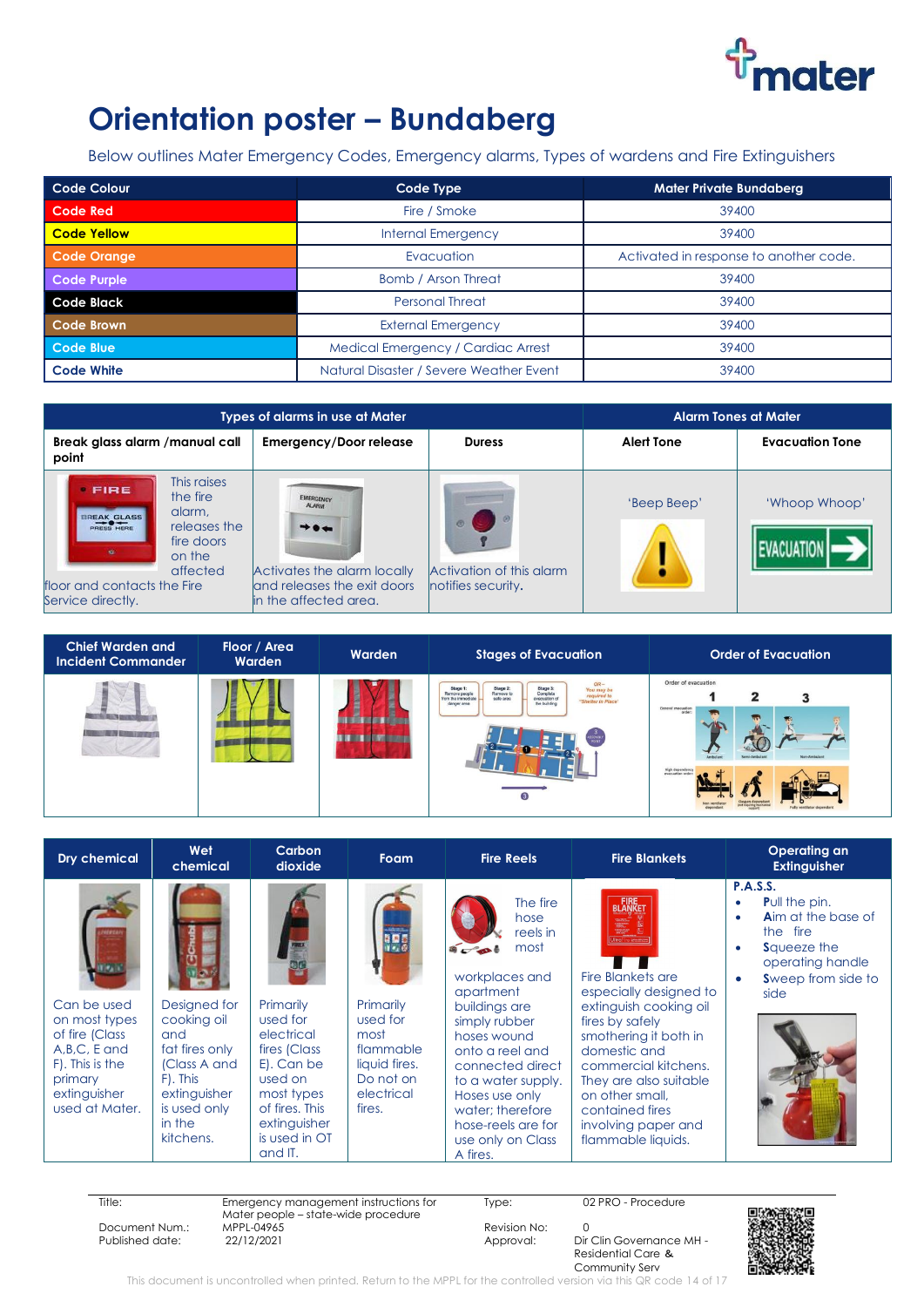

## **Orientation poster - Mackay**

Below outlines Mater Emergency Codes, Emergency alarms, Types of wardens and Fire Extinguishers

| <b>Code Colour</b> | Code Type                               | <b>Mater Private Mackay</b>            |  |
|--------------------|-----------------------------------------|----------------------------------------|--|
| <b>Code Red</b>    | Fire / Smoke                            | 5000 or MCP                            |  |
| <b>Code Yellow</b> | <b>Internal Emergency</b>               | 5000                                   |  |
| <b>Code Orange</b> | Evacuation                              | Activated in response to another code. |  |
| <b>Code Purple</b> | <b>Bomb / Arson Threat</b>              | 5000                                   |  |
| <b>Code Black</b>  | <b>Personal Threat</b>                  | 5000 or Duress Alarm                   |  |
| <b>Code Brown</b>  | <b>External Emergency</b>               | 5000                                   |  |
| Code Blue          | Medical Emergency / Cardiac Arrest      | 5000 or Emergency Call Point           |  |
| <b>Code White</b>  | Natural Disaster / Severe Weather Event | 5000                                   |  |

| Types of alarms in use at Mater                                                                                                                                               | <b>Alarm Tones at Mater</b>                                                                                              |                                                |                   |                        |
|-------------------------------------------------------------------------------------------------------------------------------------------------------------------------------|--------------------------------------------------------------------------------------------------------------------------|------------------------------------------------|-------------------|------------------------|
| Break glass alarm / manual call<br>point                                                                                                                                      | <b>Emergency/Door release</b>                                                                                            | <b>Duress</b>                                  | <b>Alert Tone</b> | <b>Evacuation Tone</b> |
| This raises<br>FIRE<br>the fire<br>alarm.<br>BREAK GLASS<br>releases the<br>fire doors<br>$\bullet$<br>on the<br>affected<br>floor and contacts the Fire<br>Service directly. | <b>EMERGENCY</b><br>$+ \cdot +$<br>Activates the alarm locally<br>land releases the exit doors<br>lin the affected area. | Activation of this alarm<br>notifies security. | 'Beep Beep'       | 'Whoop Whoop'          |

| <b>Chief Warden and</b><br><b>Incident Commander</b> | Floor / Area<br>Warden | Warden | <b>Stages of Evacuation</b>                                                                                                                                                                                                                | <b>Order of Evacuation</b>                                                                  |
|------------------------------------------------------|------------------------|--------|--------------------------------------------------------------------------------------------------------------------------------------------------------------------------------------------------------------------------------------------|---------------------------------------------------------------------------------------------|
|                                                      |                        |        | OR-<br>Stage 2:<br>Remove to<br>Stage 3:<br>Complete<br>Stage 1<br>You may be<br>Remove people<br>required to<br>"Shelter in Place"<br>safe area<br>evacuation of<br>from the immediate<br>the building<br>danger area<br>$\left(3\right)$ | Order of evacuation<br>2<br>General evacuation<br>order<br>Non-Ambulard<br>evacuation order |

| <b>Dry chemical</b>                                                                                                              | Wet<br>chemical                                                                                                                         | Carbon<br>dioxide                                                                                                                                        | <b>Foam</b>                                                                                      | <b>Fire Reels</b>                                                                                                                                                                                                                                                                            | <b>Fire Blankets</b>                                                                                                                                                                                                                                                                                          | <b>Operating an Extinguisher</b>                                                                                                                                                                              |
|----------------------------------------------------------------------------------------------------------------------------------|-----------------------------------------------------------------------------------------------------------------------------------------|----------------------------------------------------------------------------------------------------------------------------------------------------------|--------------------------------------------------------------------------------------------------|----------------------------------------------------------------------------------------------------------------------------------------------------------------------------------------------------------------------------------------------------------------------------------------------|---------------------------------------------------------------------------------------------------------------------------------------------------------------------------------------------------------------------------------------------------------------------------------------------------------------|---------------------------------------------------------------------------------------------------------------------------------------------------------------------------------------------------------------|
| Can be used<br>on most types<br>of fire (Class<br>A, B, C, E and<br>F). This is the<br>primary<br>extinguisher<br>used at Mater. | Designed for<br>cooking oil<br>and<br>fat fires only<br>(Class A and<br>F). This<br>extinguisher<br>is used only<br>in the<br>kitchens. | Primarily<br>used for<br>electrical<br>fires (Class<br>E). Can be<br>used on<br>most types<br>of fires. This<br>extinguisher<br>is used in OT<br>and IT. | Primarily<br>used for<br>most<br>flammable<br>liquid fires.<br>Do not on<br>electrical<br>fires. | The fire<br>hose<br>reels in<br>most<br>$\sqrt{2}$<br>workplaces and<br>apartment<br>buildings are<br>simply rubber<br>hoses wound<br>onto a reel and<br>connected direct<br>to a water supply.<br>Hoses use only<br>water; therefore<br>hose-reels are for<br>use only on Class<br>A fires. | <b>FIRE</b><br>BLANKET<br>Fire<br><b>Blankets are</b><br>especially designed<br>to extinguish<br>cooking oil fires by<br>safely smothering it<br>both in domestic<br>and commercial<br>kitchens. They are<br>also suitable on<br>other small.<br>contained fires<br>involving paper and<br>flammable liquids. | <b>P.A.S.S.</b><br><b>Pull the pin.</b><br>$\bullet$<br><b>Aim at the base of</b><br>$\bullet$<br>the fire<br><b>S</b> queeze the<br>$\bullet$<br>operating handle<br>Sweep from side to<br>$\bullet$<br>side |

| Title:          | Emergency management instructions for<br>Mater people – state-wide procedure | Tvpe:        | 02 PRO - Procedure       |  |
|-----------------|------------------------------------------------------------------------------|--------------|--------------------------|--|
| Document Num.:  | MPPL-04965                                                                   | Revision No: |                          |  |
| Published date: | 22/12/2021                                                                   | Approval:    | Dir Clin Governance MH - |  |
|                 |                                                                              |              | Residential Care &       |  |
|                 |                                                                              |              |                          |  |
|                 |                                                                              |              | Community Serv           |  |

Community Serv This document is uncontrolled when printed. Return to the MPPL for the controlled version via this QR code 15 of 17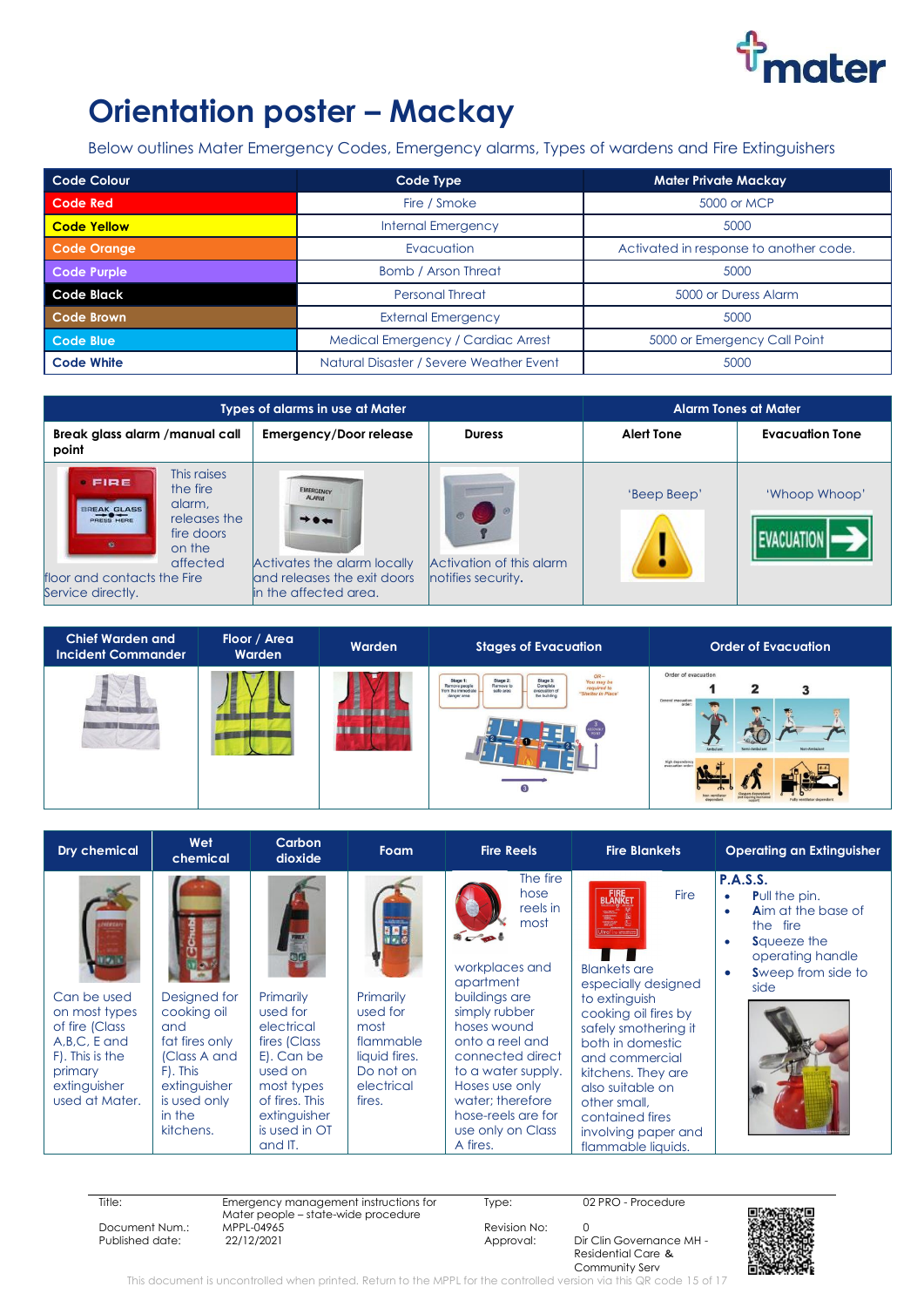

### **Orientation poster - Townsville**

Below outlines Mater Emergency Codes, Emergency alarms, Types of wardens and Fire Extinguishers

| Code Colour        | Code Type                               | <b>Hyde Park Campus</b>                | Pimlico Campus |
|--------------------|-----------------------------------------|----------------------------------------|----------------|
| Code Red           | Fire / Smoke                            | 7777                                   | 5555           |
| <b>Code Yellow</b> | <b>Internal Emergency</b>               | 7777                                   | 5555           |
| Code Orange        | Evacuation                              | Activated in response to another code. |                |
| Code Purple        | <b>Bomb / Arson Threat</b>              | 7777                                   | 5555           |
| Code Black         | <b>Personal Threat</b>                  | 7777                                   | 5555           |
| Code Brown         | <b>External Emergency</b>               | 7777                                   | 5555           |
| Code Blue          | Medical Emergency / Cardiac Arrest      | 7777                                   | 5555           |
| Code White         | Natural Disaster / Severe Weather Event | 7777                                   | 5555           |

| <b>Types of alarms in use at Mater</b>                                                                                                                           |                                                                                                                          | <b>Alarm Tones at Mater</b>                    |                   |                        |
|------------------------------------------------------------------------------------------------------------------------------------------------------------------|--------------------------------------------------------------------------------------------------------------------------|------------------------------------------------|-------------------|------------------------|
| Break glass alarm /manual call<br>point                                                                                                                          | <b>Emergency/Door release</b>                                                                                            | <b>Duress</b>                                  | <b>Alert Tone</b> | <b>Evacuation Tone</b> |
| This raises<br>FIRE<br>the fire<br>alarm.<br>BREAK GLASS<br>releases the<br>fire doors<br>on the<br>affected<br>floor and contacts the Fire<br>Service directly. | <b>EMERGENCY</b><br>$+ \cdot +$<br>Activates the alarm locally<br>land releases the exit doors<br>lin the affected area. | Activation of this alarm<br>notifies security. | 'Beep Beep'       | 'Whoop Whoop'          |

| <b>Chief Warden and</b><br><b>Incident Commander</b> | Floor / Area<br>Warden | Warden | <b>Stages of Evacuation</b>                                                                                                                                                                                                                | <b>Order of Evacuation</b>                                                                                      |
|------------------------------------------------------|------------------------|--------|--------------------------------------------------------------------------------------------------------------------------------------------------------------------------------------------------------------------------------------------|-----------------------------------------------------------------------------------------------------------------|
|                                                      |                        |        | $OR-$<br>Stage 2:<br>Remove to<br>safe area<br>Stage 3:<br>Complete<br>evacuation of<br>Stage 1<br>You may b<br>Remove people<br>required f<br>from the immediate<br>"Shelter in Place"<br>the building<br>danger area<br>$\left(3\right)$ | Order of evacuation<br>2<br>General evacuation<br>order<br>Non-Ambulare<br>High dependency<br>execuation order: |

| Dry chemical                                                                                                                     | Wet<br>chemical                                                                                                                         | Carbon<br>dioxide                                                                                                                                        | <b>Foam</b>                                                                                      | <b>Fire Reels</b>                                                                                                                                                                                                                                                        | <b>Fire Blankets</b>                                                                                                                                                                                                                                                                                                          | <b>Operating an</b><br><b>Extinguisher</b>                                                                                                                |
|----------------------------------------------------------------------------------------------------------------------------------|-----------------------------------------------------------------------------------------------------------------------------------------|----------------------------------------------------------------------------------------------------------------------------------------------------------|--------------------------------------------------------------------------------------------------|--------------------------------------------------------------------------------------------------------------------------------------------------------------------------------------------------------------------------------------------------------------------------|-------------------------------------------------------------------------------------------------------------------------------------------------------------------------------------------------------------------------------------------------------------------------------------------------------------------------------|-----------------------------------------------------------------------------------------------------------------------------------------------------------|
| Can be used<br>on most types<br>of fire (Class<br>A, B, C, E and<br>F). This is the<br>primary<br>extinguisher<br>used at Mater. | Designed for<br>cooking oil<br>and<br>fat fires only<br>(Class A and<br>F). This<br>extinguisher<br>is used only<br>in the<br>kitchens. | Primarily<br>used for<br>electrical<br>fires (Class<br>E). Can be<br>used on<br>most types<br>of fires. This<br>extinguisher<br>is used in OT<br>and IT. | Primarily<br>used for<br>most<br>flammable<br>liquid fires.<br>Do not on<br>electrical<br>fires. | The fire<br>hose reels<br>in most<br>workplaces and<br>apartment<br>buildings are simply<br>rubber hoses<br>wound onto a reel<br>and connected<br>direct to a water<br>supply. Hoses use<br>only water;<br>therefore hose-reels<br>are for use only on<br>Class A fires. | <b>FIRE</b><br>BLANKET<br>F<br>Jitro Fire to the<br>Fire Blankets are<br>especially designed<br>to extinguish<br>cooking oil fires by<br>safely smothering it<br>both in domestic<br>and commercial<br>kitchens. They are<br>also suitable on<br>other small.<br>contained fires<br>involving paper and<br>flammable liquids. | <b>P.A.S.S.</b><br><b>Pull the pin.</b><br><b>Aim at the base of</b><br>the fire<br><b>S</b> queeze the<br>operating handle<br>Sweep from side to<br>side |

Title: Emergency management instructions for Mater people – state-wide procedure Document Num.: MPPL-04965 Revision No: 0

Type: 02 PRO - Procedure

Dir Clin Governance MH -Residential Care & Community Serv



This document is uncontrolled when printed. Return to the MPPL for the controlled version via this QR code 16 of 17